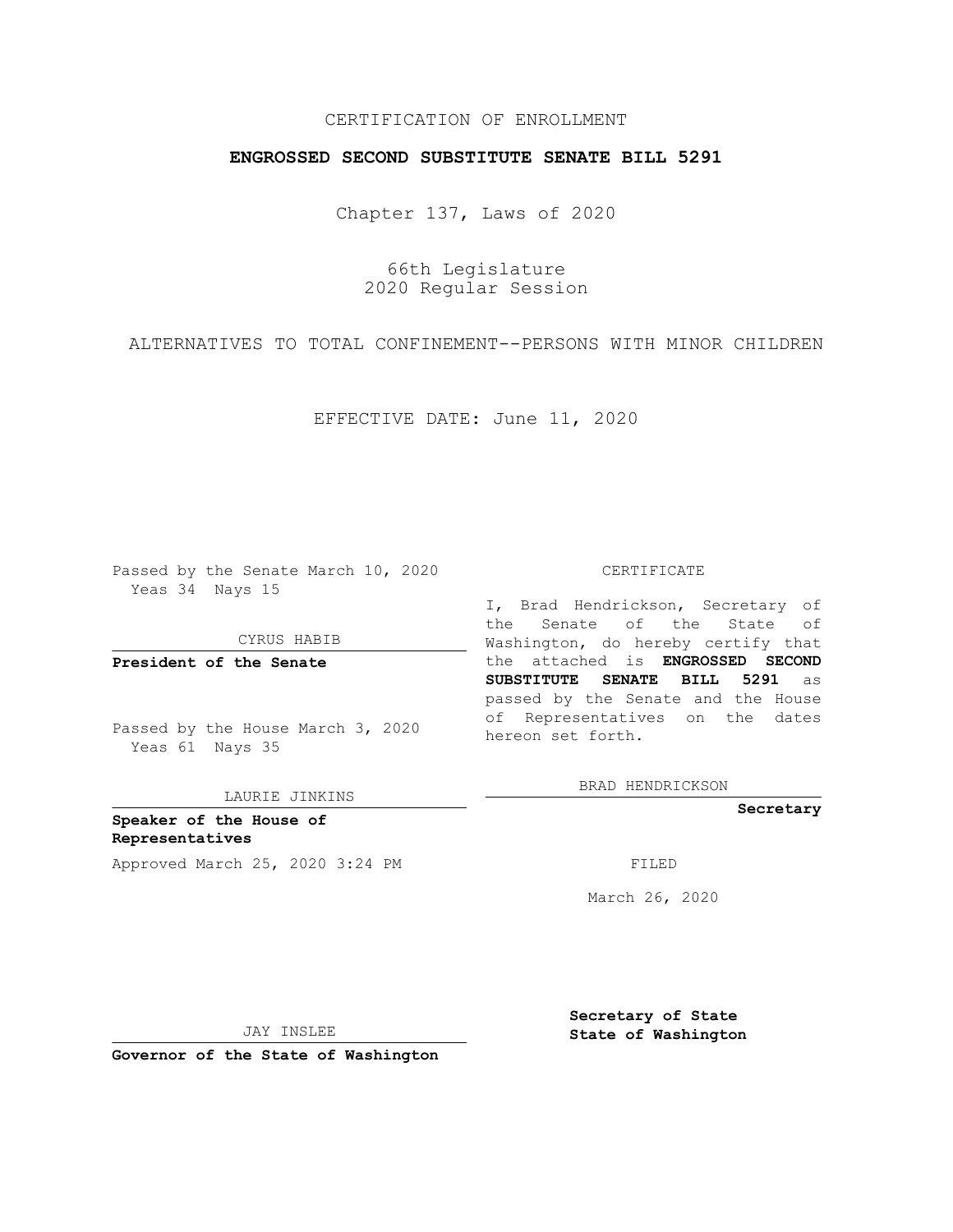#### **ENGROSSED SECOND SUBSTITUTE SENATE BILL 5291**

AS AMENDED BY THE HOUSE

Passed Legislature - 2020 Regular Session

# **State of Washington 66th Legislature 2019 Regular Session**

**By** Senate Ways & Means (originally sponsored by Senators Darneille, Randall, Kuderer, Frockt, Hasegawa, Nguyen, and Saldaña)

READ FIRST TIME 02/28/19.

1 AN ACT Relating to creating alternatives to total confinement for 2 certain qualifying persons with minor children; amending RCW 3 9.94A.655 and 9.94A.6551; and reenacting and amending RCW 9.94A.030.

4 BE IT ENACTED BY THE LEGISLATURE OF THE STATE OF WASHINGTON:

5 **Sec. 1.** RCW 9.94A.030 and 2019 c 331 s 5, 2019 c 271 s 6, 2019 c 6 187 s 1, and 2019 c 46 s 5007 are each reenacted and amended to read 7 as follows:

8 Unless the context clearly requires otherwise, the definitions in 9 this section apply throughout this chapter.

10 (1) "Board" means the indeterminate sentence review board created 11 under chapter 9.95 RCW.

 (2) "Collect," or any derivative thereof, "collect and remit," or 13 "collect and deliver," when used with reference to the department, means that the department, either directly or through a collection agreement authorized by RCW 9.94A.760, is responsible for monitoring and enforcing the offender's sentence with regard to the legal financial obligation, receiving payment thereof from the offender, and, consistent with current law, delivering daily the entire payment to the superior court clerk without depositing it in a departmental 20 account.

21 (3) "Commission" means the sentencing guidelines commission.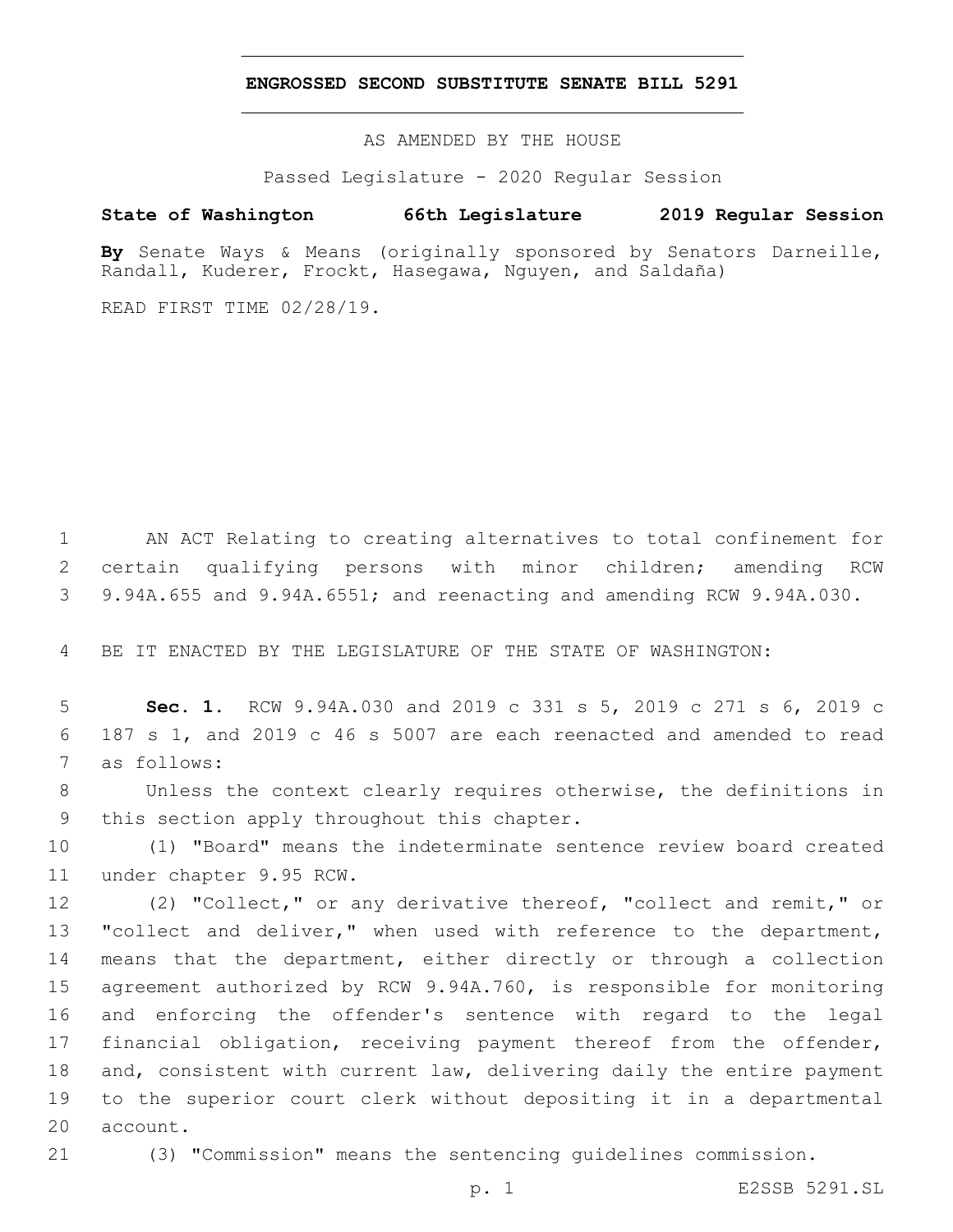(4) "Community corrections officer" means an employee of the department who is responsible for carrying out specific duties in supervision of sentenced offenders and monitoring of sentence conditions.4

 (5) "Community custody" means that portion of an offender's sentence of confinement in lieu of earned release time or imposed as part of a sentence under this chapter and served in the community subject to controls placed on the offender's movement and activities 9 by the department.

 (6) "Community protection zone" means the area within eight hundred eighty feet of the facilities and grounds of a public or 12 private school.

 (7) "Community restitution" means compulsory service, without compensation, performed for the benefit of the community by the 15 offender.

(8) "Confinement" means total or partial confinement.

 (9) "Conviction" means an adjudication of guilt pursuant to Title 10 or 13 RCW and includes a verdict of guilty, a finding of guilty, 19 and acceptance of a plea of guilty.

 (10) "Crime-related prohibition" means an order of a court prohibiting conduct that directly relates to the circumstances of the crime for which the offender has been convicted, and shall not be construed to mean orders directing an offender affirmatively to participate in rehabilitative programs or to otherwise perform affirmative conduct. However, affirmative acts necessary to monitor compliance with the order of a court may be required by the 27 department.

 (11) "Criminal history" means the list of a defendant's prior convictions and juvenile adjudications, whether in this state, in federal court, or elsewhere, and any issued certificates of restoration of opportunity pursuant to RCW 9.97.020.

 (a) The history shall include, where known, for each conviction (i) whether the defendant has been placed on probation and the length and terms thereof; and (ii) whether the defendant has been 35 incarcerated and the length of incarceration.

 (b) A conviction may be removed from a defendant's criminal history only if it is vacated pursuant to RCW 9.96.060, 9.94A.640, 9.95.240, or a similar out-of-state statute, or if the conviction has been vacated pursuant to a governor's pardon. However, when a defendant is charged with a recidivist offense, "criminal history"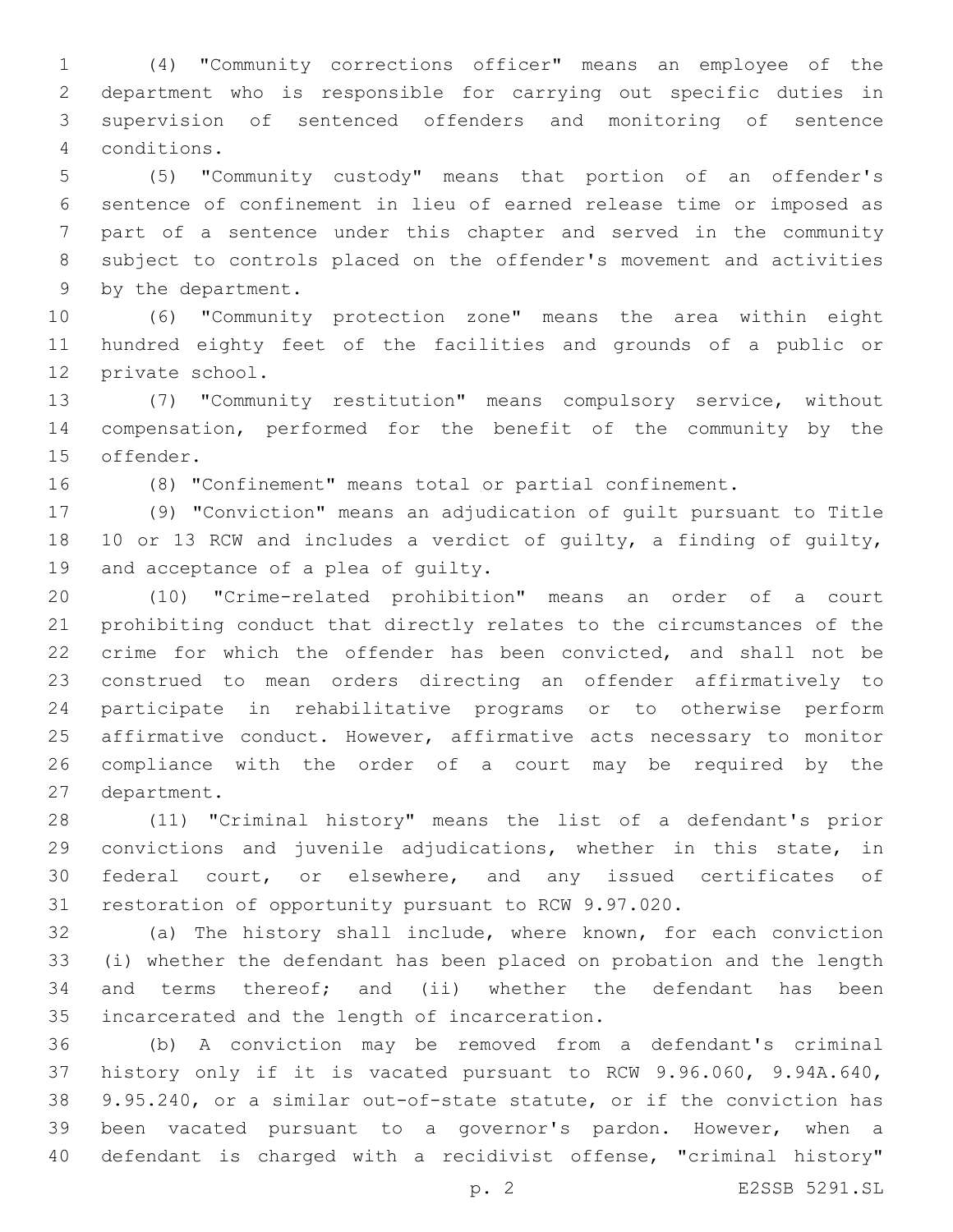includes a vacated prior conviction for the sole purpose of establishing that such vacated prior conviction constitutes an element of the present recidivist offense as provided in RCW  $9.94A.640(3)(b)$  and  $9.96.060(5)(c)$ .

 (c) The determination of a defendant's criminal history is distinct from the determination of an offender score. A prior conviction that was not included in an offender score calculated pursuant to a former version of the sentencing reform act remains 9 part of the defendant's criminal history.

 (12) "Criminal street gang" means any ongoing organization, association, or group of three or more persons, whether formal or informal, having a common name or common identifying sign or symbol, having as one of its primary activities the commission of criminal acts, and whose members or associates individually or collectively engage in or have engaged in a pattern of criminal street gang activity. This definition does not apply to employees engaged in concerted activities for their mutual aid and protection, or to the activities of labor and bona fide nonprofit organizations or their 19 members or agents.

 (13) "Criminal street gang associate or member" means any person who actively participates in any criminal street gang and who intentionally promotes, furthers, or assists in any criminal act by 23 the criminal street gang.

 (14) "Criminal street gang-related offense" means any felony or misdemeanor offense, whether in this state or elsewhere, that is committed for the benefit of, at the direction of, or in association with any criminal street gang, or is committed with the intent to promote, further, or assist in any criminal conduct by the gang, or is committed for one or more of the following reasons:

(a) To gain admission, prestige, or promotion within the gang;

 (b) To increase or maintain the gang's size, membership, prestige, dominance, or control in any geographical area;

 (c) To exact revenge or retribution for the gang or any member of 34 the gang;

 (d) To obstruct justice, or intimidate or eliminate any witness 36 against the gang or any member of the gang;

 (e) To directly or indirectly cause any benefit, aggrandizement, 38 gain, profit, or other advantage for the gang, its reputation, 39 influence, or membership; or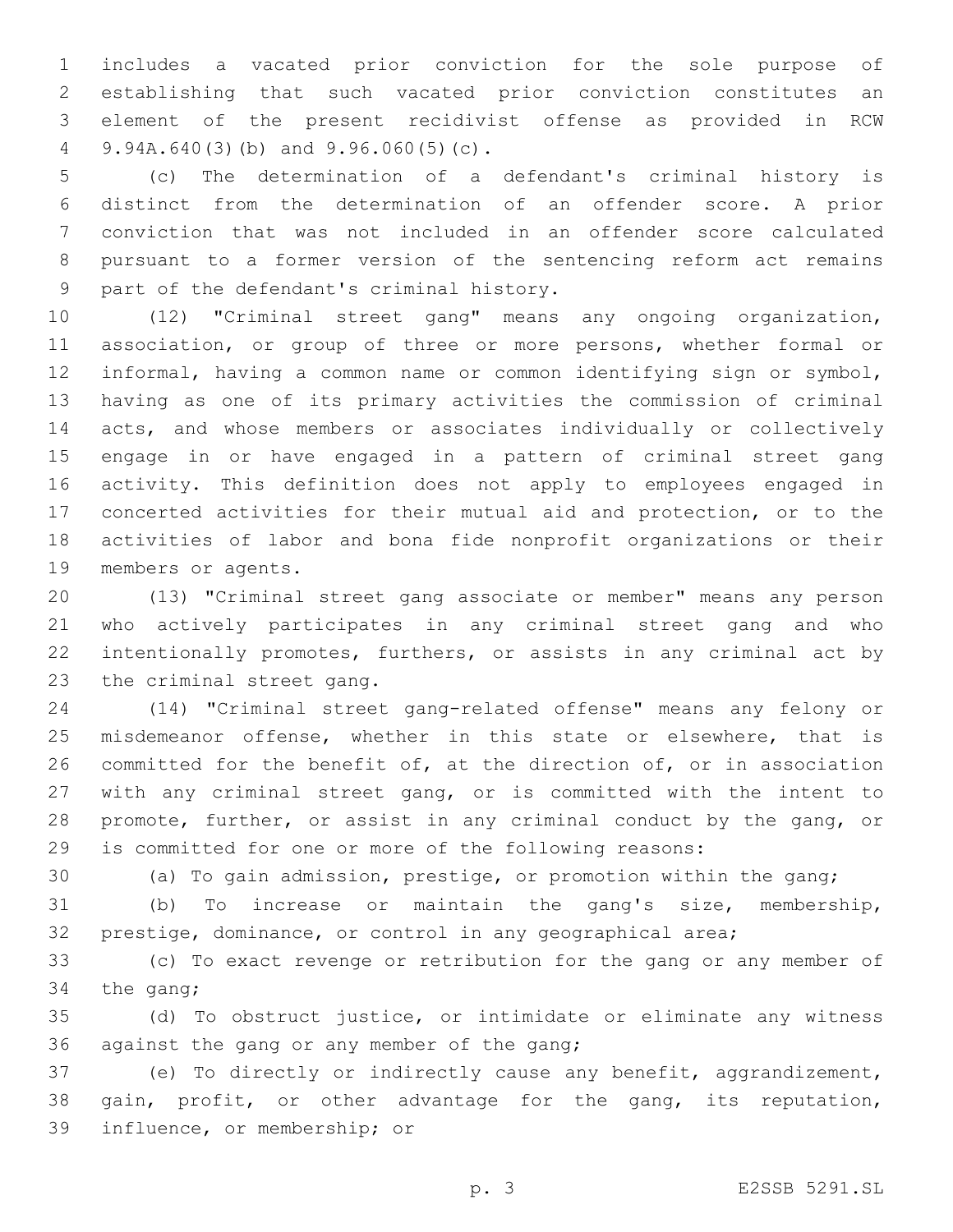(f) To provide the gang with any advantage in, or any control or dominance over any criminal market sector, including, but not limited to, manufacturing, delivering, or selling any controlled substance (chapter 69.50 RCW); arson (chapter 9A.48 RCW); trafficking in stolen property (chapter 9A.82 RCW); promoting prostitution (chapter 9A.88 RCW); human trafficking (RCW 9A.40.100); promoting commercial sexual 7 abuse of a minor (RCW 9.68A.101); or promoting pornography (chapter 9.68 RCW).8

 (15) "Day fine" means a fine imposed by the sentencing court that equals the difference between the offender's net daily income and the reasonable obligations that the offender has for the support of the 12 offender and any dependents.

 (16) "Day reporting" means a program of enhanced supervision designed to monitor the offender's daily activities and compliance with sentence conditions, and in which the offender is required to report daily to a specific location designated by the department or 17 the sentencing court.

(17) "Department" means the department of corrections.

 (18) "Determinate sentence" means a sentence that states with exactitude the number of actual years, months, or days of total 21 confinement, of partial confinement, of community custody, the number of actual hours or days of community restitution work, or dollars or terms of a legal financial obligation. The fact that an offender through earned release can reduce the actual period of confinement shall not affect the classification of the sentence as a determinate 26 sentence.

 (19) "Disposable earnings" means that part of the earnings of an offender remaining after the deduction from those earnings of any amount required by law to be withheld. For the purposes of this definition, "earnings" means compensation paid or payable for personal services, whether denominated as wages, salary, commission, bonuses, or otherwise, and, notwithstanding any other provision of law making the payments exempt from garnishment, attachment, or other process to satisfy a court-ordered legal financial obligation, specifically includes periodic payments pursuant to pension or retirement programs, or insurance policies of any type, but does not include payments made under Title 50 RCW, except as provided in RCW 38 50.40.020 and 50.40.050, or Title 74 RCW.

 (20) "Domestic violence" has the same meaning as defined in RCW 40 10.99.020 and 26.50.010.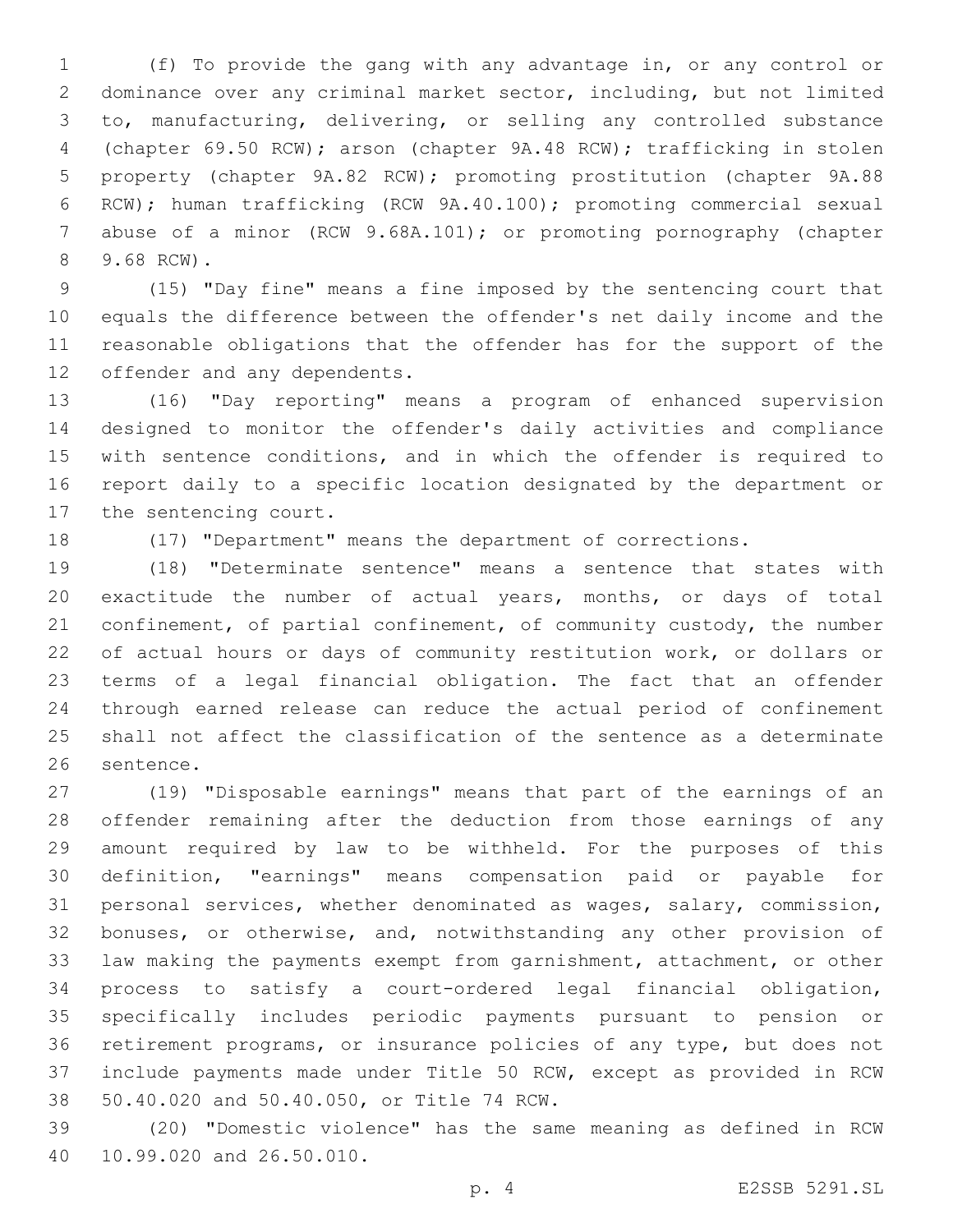(21) "Drug offender sentencing alternative" is a sentencing option available to persons convicted of a felony offense other than a violent offense or a sex offense and who are eligible for the 4 option under RCW 9.94A.660.

(22) "Drug offense" means:5

 (a) Any felony violation of chapter 69.50 RCW except possession of a controlled substance (RCW 69.50.4013) or forged prescription for 8 a controlled substance (RCW 69.50.403);

 (b) Any offense defined as a felony under federal law that relates to the possession, manufacture, distribution, or 11 transportation of a controlled substance; or

 (c) Any out-of-state conviction for an offense that under the laws of this state would be a felony classified as a drug offense 14 under (a) of this subsection.

 (23) "Earned release" means earned release from confinement as 16 provided in RCW 9.94A.728.

 (24) "Electronic monitoring" means tracking the location of an individual, whether pretrial or posttrial, through the use of technology that is capable of determining or identifying the monitored individual's presence or absence at a particular location 21 including, but not limited to:

 (a) Radio frequency signaling technology, which detects if the monitored individual is or is not at an approved location and notifies the monitoring agency of the time that the monitored individual either leaves the approved location or tampers with or 26 removes the monitoring device; or

 (b) Active or passive global positioning system technology, which detects the location of the monitored individual and notifies the monitoring agency of the monitored individual's location.

30 (25) "Escape" means:

 (a) Sexually violent predator escape (RCW 9A.76.115), escape in the first degree (RCW 9A.76.110), escape in the second degree (RCW 9A.76.120), willful failure to return from furlough (RCW 72.66.060), willful failure to return from work release (RCW 72.65.070), or willful failure to be available for supervision by the department 36 while in community custody (RCW 72.09.310); or

 (b) Any federal or out-of-state conviction for an offense that under the laws of this state would be a felony classified as an 39 escape under (a) of this subsection.

(26) "Felony traffic offense" means:40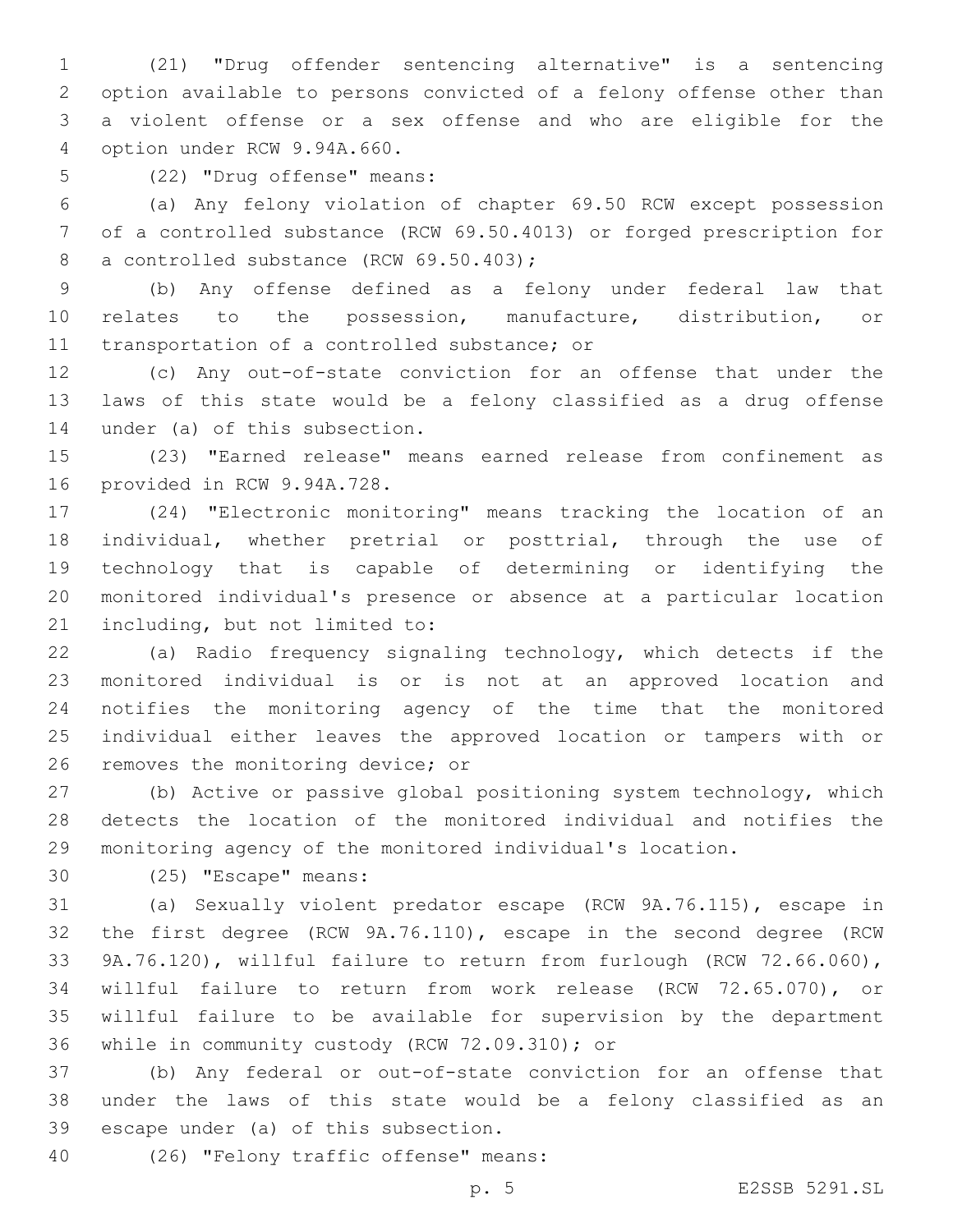(a) Vehicular homicide (RCW 46.61.520), vehicular assault (RCW 46.61.522), eluding a police officer (RCW 46.61.024), felony hit-and- run injury-accident (RCW 46.52.020(4)), felony driving while under 4 the influence of intoxicating liquor or any drug (RCW 46.61.502(6)), or felony physical control of a vehicle while under the influence of intoxicating liquor or any drug (RCW 46.61.504(6)); or

 (b) Any federal or out-of-state conviction for an offense that under the laws of this state would be a felony classified as a felony 9 traffic offense under (a) of this subsection.

 (27) "Fine" means a specific sum of money ordered by the sentencing court to be paid by the offender to the court over a 12 specific period of time.

 (28) "First-time offender" means any person who has no prior convictions for a felony and is eligible for the first-time offender 15 waiver under RCW 9.94A.650.

 (29) "Home detention" is a subset of electronic monitoring and means a program of partial confinement available to offenders wherein the offender is confined in a private residence twenty-four hours a day, unless an absence from the residence is approved, authorized, or otherwise permitted in the order by the court or other supervising agency that ordered home detention, and the offender is subject to 22 electronic monitoring.

 (30) "Homelessness" or "homeless" means a condition where an individual lacks a fixed, regular, and adequate nighttime residence and who has a primary nighttime residence that is:

 (a) A supervised, publicly or privately operated shelter designed 27 to provide temporary living accommodations;

 (b) A public or private place not designed for, or ordinarily used as, a regular sleeping accommodation for human beings; or

 (c) A private residence where the individual stays as a transient 31 invitee.

 (31) "Legal financial obligation" means a sum of money that is ordered by a superior court of the state of Washington for legal financial obligations which may include restitution to the victim, statutorily imposed crime victims' compensation fees as assessed pursuant to RCW 7.68.035, court costs, county or interlocal drug funds, court-appointed attorneys' fees, and costs of defense, fines, and any other financial obligation that is assessed to the offender as a result of a felony conviction. Upon conviction for vehicular assault while under the influence of intoxicating liquor or any drug,

p. 6 E2SSB 5291.SL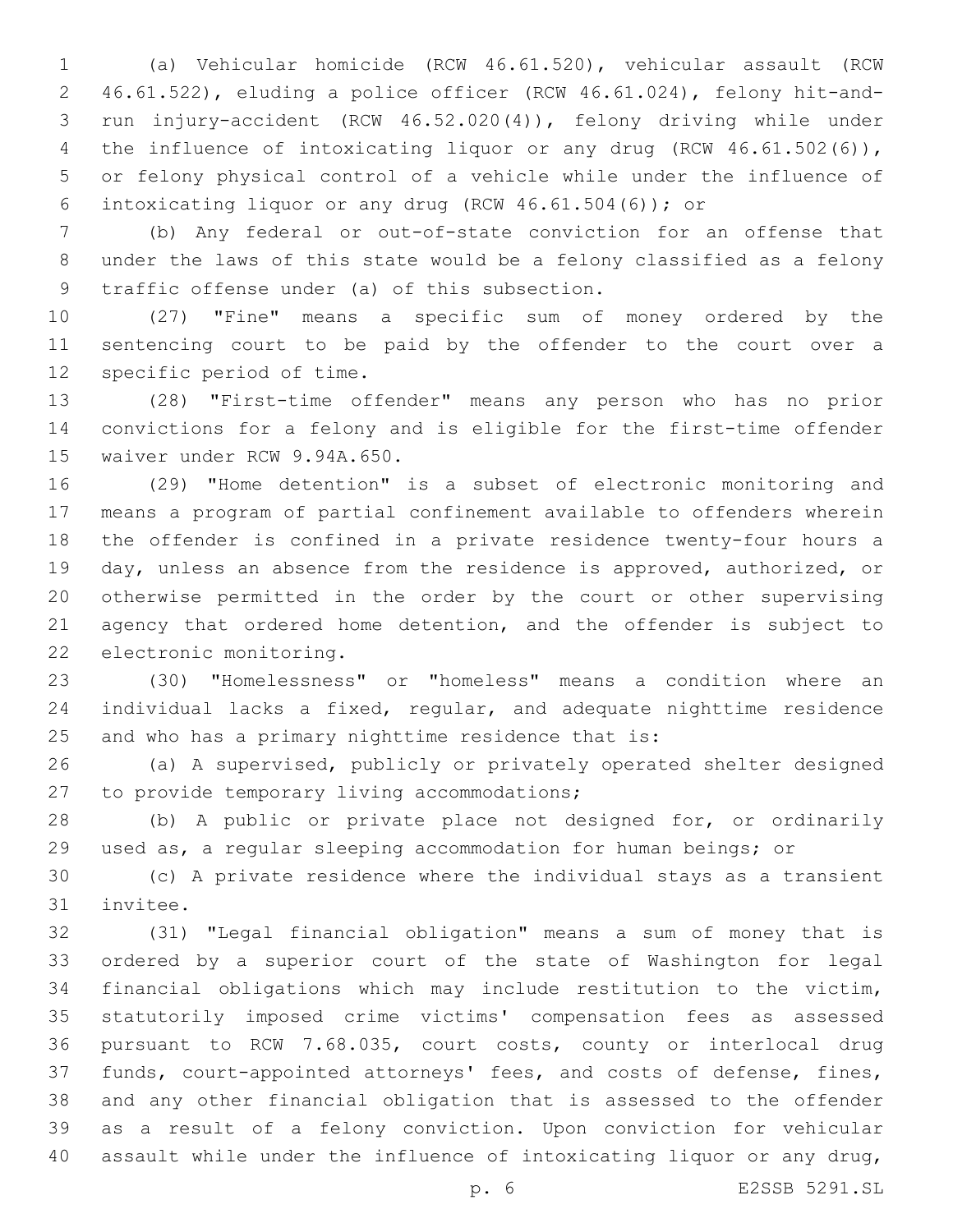RCW 46.61.522(1)(b), or vehicular homicide while under the influence of intoxicating liquor or any drug, RCW 46.61.520(1)(a), legal financial obligations may also include payment to a public agency of the expense of an emergency response to the incident resulting in the 5 conviction, subject to RCW 38.52.430.

6 (32) (("Minor child" means a biological or adopted child of the 7 offender who is under age eighteen at the time of the offender's 8 current offense.

9 (33))) "Most serious offense" means any of the following felonies 10 or a felony attempt to commit any of the following felonies:

11 (a) Any felony defined under any law as a class A felony or 12 criminal solicitation of or criminal conspiracy to commit a class A 13 felony;

14 (b) Assault in the second degree; 15 (c) Assault of a child in the second degree; 16 (d) Child molestation in the second degree; 17 (e) Controlled substance homicide; 18 (f) Extortion in the first degree; 19 (g) Incest when committed against a child under age fourteen; 20 (h) Indecent liberties; 21 (i) Kidnapping in the second degree; 22 (i) Leading organized crime; 23 (k) Manslaughter in the first degree;

24 (1) Manslaughter in the second degree;

25 (m) Promoting prostitution in the first degree;

26 (n) Rape in the third degree;

(o) Sexual exploitation;27

 (p) Vehicular assault, when caused by the operation or driving of a vehicle by a person while under the influence of intoxicating liquor or any drug or by the operation or driving of a vehicle in a 31 reckless manner;

 (q) Vehicular homicide, when proximately caused by the driving of any vehicle by any person while under the influence of intoxicating liquor or any drug as defined by RCW 46.61.502, or by the operation 35 of any vehicle in a reckless manner;

36 (r) Any other class B felony offense with a finding of sexual motivation;37

38 (s) Any other felony with a deadly weapon verdict under RCW 39 9.94A.825;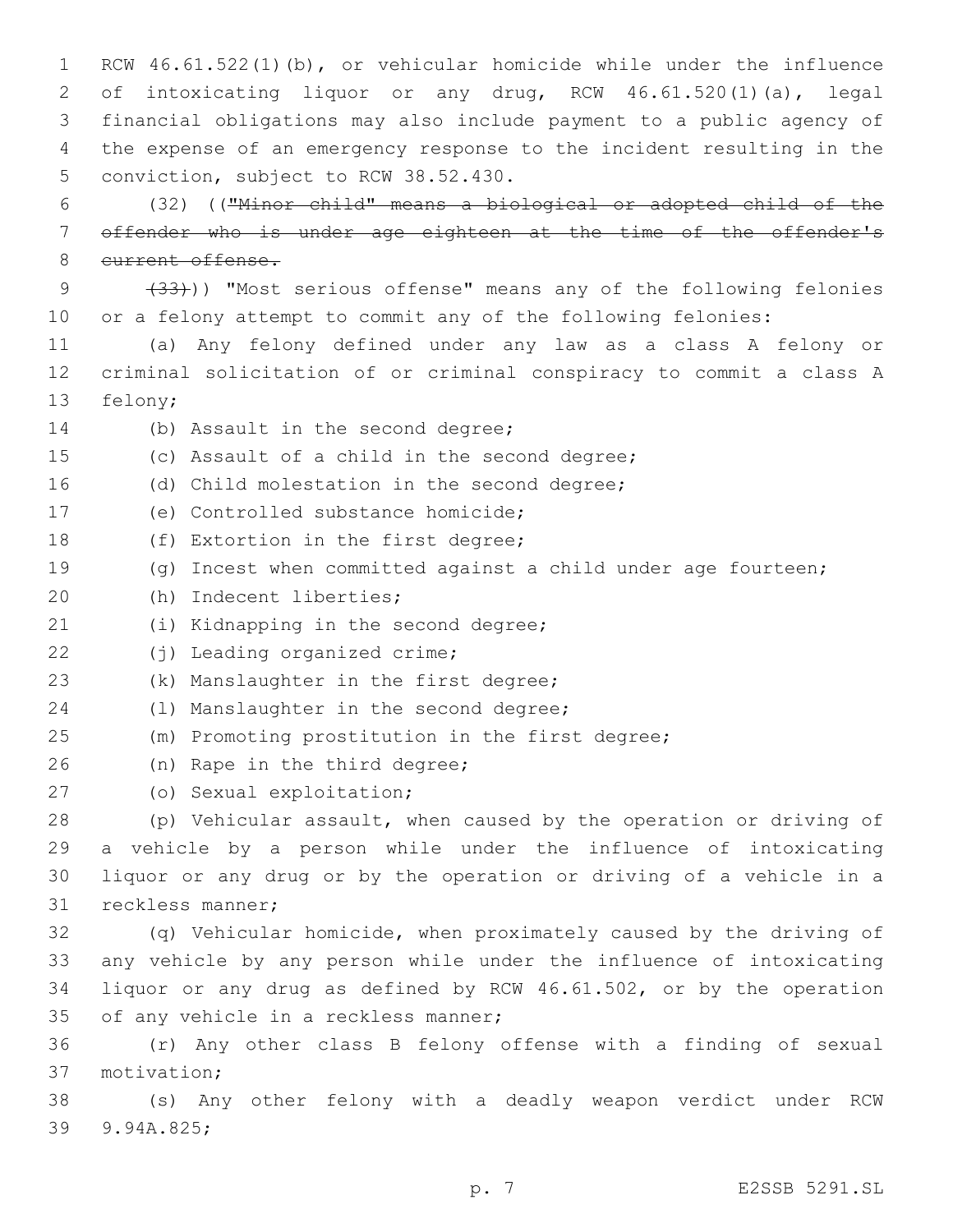(t) Any felony offense in effect at any time prior to December 2, 1993, that is comparable to a most serious offense under this subsection, or any federal or out-of-state conviction for an offense that under the laws of this state would be a felony classified as a 5 most serious offense under this subsection;

 (u)(i) A prior conviction for indecent liberties under RCW 9A.44.100(1) (a), (b), and (c), chapter 260, Laws of 1975 1st ex. sess. as it existed until July 1, 1979, RCW 9A.44.100(1) (a), (b), and (c) as it existed from July 1, 1979, until June 11, 1986, and RCW 9A.44.100(1) (a), (b), and (d) as it existed from June 11, 1986, 11 until July 1, 1988;

 (ii) A prior conviction for indecent liberties under RCW 9A.44.100(1)(c) as it existed from June 11, 1986, until July 1, 1988, if: (A) The crime was committed against a child under the age of fourteen; or (B) the relationship between the victim and perpetrator is included in the definition of indecent liberties under RCW 9A.44.100(1)(c) as it existed from July 1, 1988, through July 27, 1997, or RCW 9A.44.100(1) (d) or (e) as it existed from July 25, 19 1993, through July 27, 1997;

 (v) Any out-of-state conviction for a felony offense with a finding of sexual motivation if the minimum sentence imposed was ten years or more; provided that the out-of-state felony offense must be comparable to a felony offense under this title and Title 9A RCW and the out-of-state definition of sexual motivation must be comparable to the definition of sexual motivation contained in this section.

26 (((34))) (33) "Nonviolent offense" means an offense which is not 27 a violent offense.

28 ((+35))) (34) "Offender" means a person who has committed a felony established by state law and is eighteen years of age or older or is less than eighteen years of age but whose case is under superior court jurisdiction under RCW 13.04.030 or has been transferred by the appropriate juvenile court to a criminal court pursuant to RCW 13.40.110. In addition, for the purpose of community custody requirements under this chapter, "offender" also means a misdemeanant or gross misdemeanant probationer ordered by a superior court to probation pursuant to RCW 9.92.060, 9.95.204, or 9.95.210 and supervised by the department pursuant to RCW 9.94A.501 and 9.94A.5011. Throughout this chapter, the terms "offender" and 39 "defendant" are used interchangeably.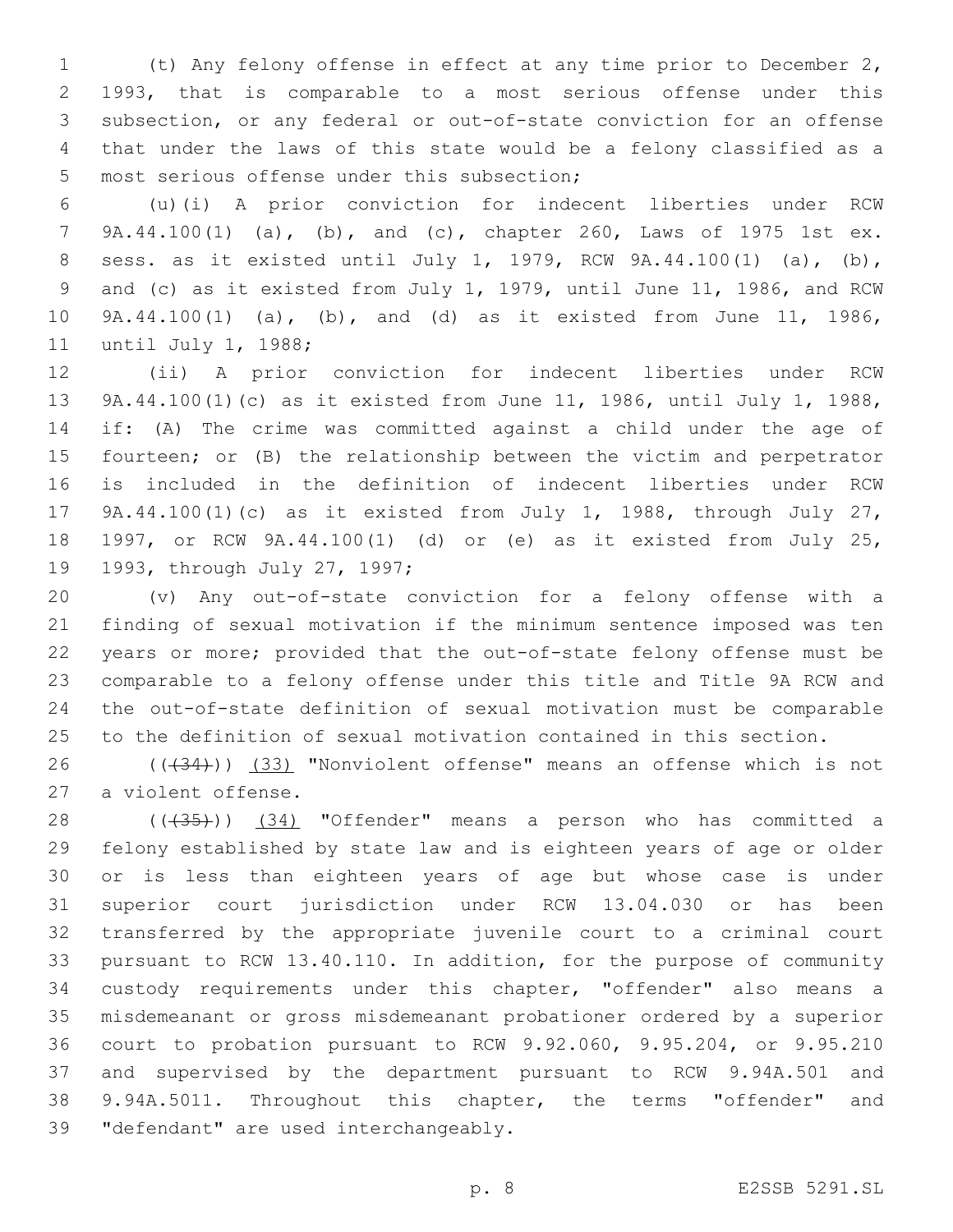(((36))) (35) "Partial confinement" means confinement for no more than one year in a facility or institution operated or utilized under contract by the state or any other unit of government, or, if home detention, electronic monitoring, or work crew has been ordered by the court or home detention has been ordered by the department as part of the parenting program or the graduated reentry program, in an approved residence, for a substantial portion of each day with the balance of the day spent in the community. Partial confinement includes work release, home detention, work crew, electronic monitoring, and a combination of work crew, electronic monitoring, 11 and home detention.

12 (((437))) (36) "Pattern of criminal street gang activity" means:

 (a) The commission, attempt, conspiracy, or solicitation of, or any prior juvenile adjudication of or adult conviction of, two or more of the following criminal street gang-related offenses:

 (i) Any "serious violent" felony offense as defined in this section, excluding Homicide by Abuse (RCW 9A.32.055) and Assault of a 18 Child 1 (RCW 9A.36.120);

 (ii) Any "violent" offense as defined by this section, excluding 20 Assault of a Child 2 (RCW 9A.36.130);

 (iii) Deliver or Possession with Intent to Deliver a Controlled 22 Substance (chapter 69.50 RCW);

 (iv) Any violation of the firearms and dangerous weapon act 24 (chapter 9.41 RCW);

 $(25 \t (v)$  Theft of a Firearm (RCW  $9A.56.300$ );

(vi) Possession of a Stolen Firearm (RCW 9A.56.310);

27 (vii) Hate Crime (RCW 9A.36.080);

 (viii) Harassment where a subsequent violation or deadly threat 29 is made (RCW 9A.46.020(2)(b));

(ix) Criminal Gang Intimidation (RCW 9A.46.120);

 (x) Any felony conviction by a person eighteen years of age or older with a special finding of involving a juvenile in a felony 33 offense under RCW 9.94A.833;

- 34 (xi) Residential Burglary (RCW 9A.52.025);
- 35 (xii) Burglary 2 (RCW 9A.52.030);
- 36 (xiii) Malicious Mischief 1 (RCW 9A.48.070);
- 37 (xiv) Malicious Mischief 2 (RCW 9A.48.080);
- (xv) Theft of a Motor Vehicle (RCW 9A.56.065);
- (xvi) Possession of a Stolen Motor Vehicle (RCW 9A.56.068);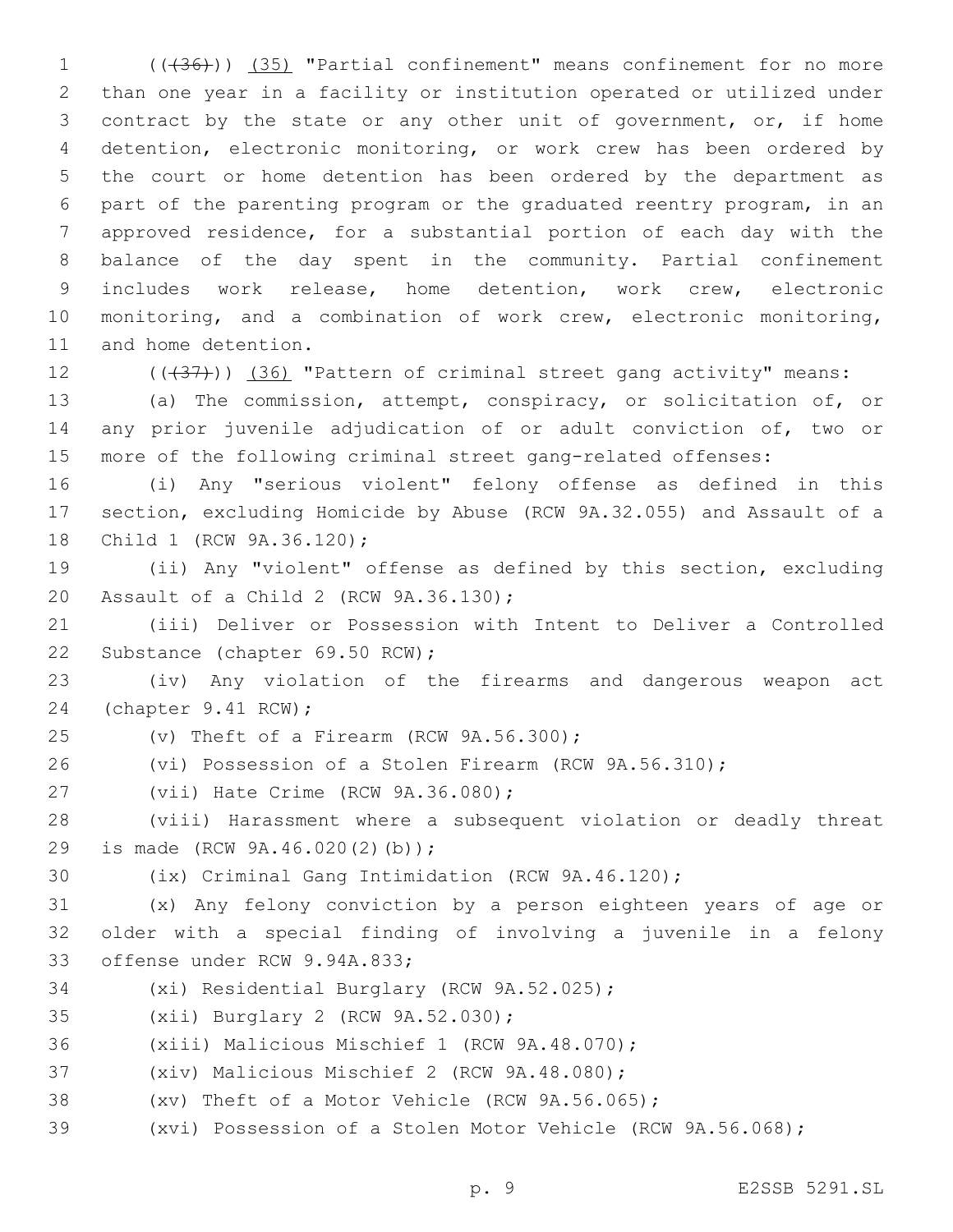(xvii) Taking a Motor Vehicle Without Permission 1 (RCW  $9A.56.070$ ; (xviii) Taking a Motor Vehicle Without Permission 2 (RCW 9A.56.075); 5 (xix) Extortion 1 (RCW 9A.56.120); (xx) Extortion 2 (RCW 9A.56.130);6 7 (xxi) Intimidating a Witness (RCW 9A.72.110); (xxii) Tampering with a Witness (RCW 9A.72.120); 9 (xxiii) Reckless Endangerment (RCW 9A.36.050); 10 (xxiv) Coercion (RCW 9A.36.070); 11 (xxv) Harassment (RCW 9A.46.020); or 12 (xxvi) Malicious Mischief 3 (RCW 9A.48.090); (b) That at least one of the offenses listed in (a) of this subsection shall have occurred after July 1, 2008; (c) That the most recent committed offense listed in (a) of this subsection occurred within three years of a prior offense listed in 17 (a) of this subsection; and (d) Of the offenses that were committed in (a) of this subsection, the offenses occurred on separate occasions or were 20 committed by two or more persons. 21 (((38))) (37) "Persistent offender" is an offender who: (a)(i) Has been convicted in this state of any felony considered 23 a most serious offense; and (ii) Has, before the commission of the offense under (a) of this subsection, been convicted as an offender on at least two separate occasions, whether in this state or elsewhere, of felonies that under the laws of this state would be considered most serious offenses and would be included in the offender score under RCW 9.94A.525; provided that of the two or more previous convictions, at least one conviction must have occurred before the commission of any of the other most serious offenses for which the offender was previously convicted; or (b)(i) Has been convicted of: (A) Rape in the first degree, rape of a child in the first degree, child molestation in the first degree, rape in the second degree, rape of a child in the second degree, or indecent liberties by forcible compulsion; (B) any of the following offenses with a finding of sexual motivation: Murder in the first degree, murder in the second degree, homicide by abuse, kidnapping in the first degree, kidnapping in the second degree, assault in the first degree, assault in the second degree, assault of a child in the first degree, assault of a child in the second degree,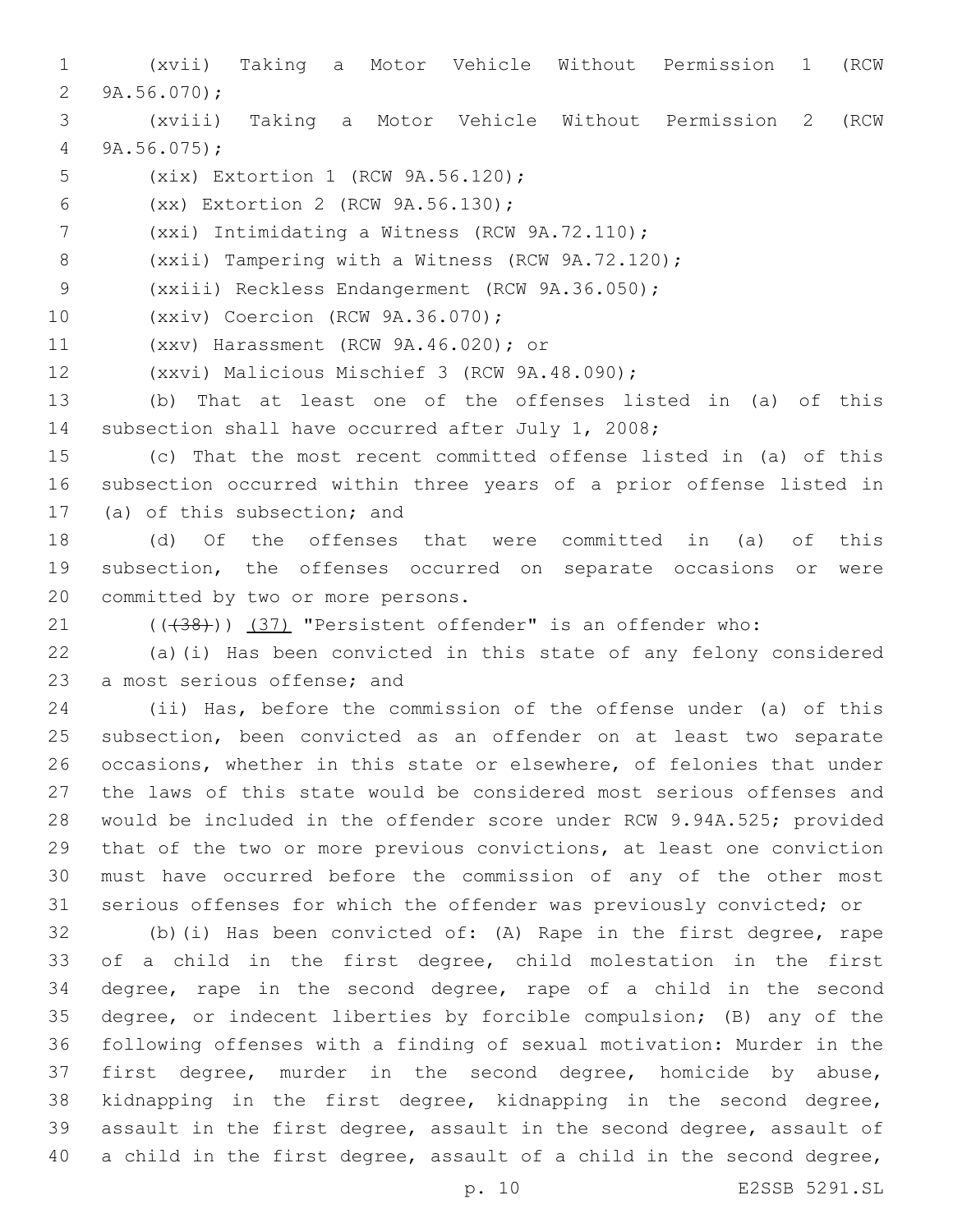or burglary in the first degree; or (C) an attempt to commit any 2 crime listed in this subsection  $((+38))$   $(37)$  (b)(i); and

 (ii) Has, before the commission of the offense under (b)(i) of this subsection, been convicted as an offender on at least one occasion, whether in this state or elsewhere, of an offense listed in (b)(i) of this subsection or any federal or out-of-state offense or offense under prior Washington law that is comparable to the offenses listed in (b)(i) of this subsection. A conviction for rape of a child in the first degree constitutes a conviction under (b)(i) of this subsection only when the offender was sixteen years of age or older when the offender committed the offense. A conviction for rape of a child in the second degree constitutes a conviction under (b)(i) of this subsection only when the offender was eighteen years of age or 14 older when the offender committed the offense.

15 (( $(39)$ )) (38) "Predatory" means: (a) The perpetrator of the crime was a stranger to the victim, as defined in this section; (b) the perpetrator established or promoted a relationship with the victim prior to the offense and the victimization of the victim was a significant reason the perpetrator established or promoted the relationship; or (c) the perpetrator was: (i) A teacher, counselor, volunteer, or other person in authority in any public or private school and the victim was a student of the school under his or her authority or supervision. For purposes of this subsection, "school" does not include home-based instruction as defined in RCW 28A.225.010; (ii) a coach, trainer, volunteer, or other person in authority in any recreational activity and the victim was a participant in the activity under his or her authority or supervision; (iii) a pastor, elder, volunteer, or other person in authority in any church or religious organization, and the victim was a member or participant of the organization under his or her authority; or (iv) a teacher, counselor, volunteer, or other person in authority providing home-based instruction and the victim was a student receiving home-based instruction while under his or her authority or supervision. For purposes of this subsection: (A) "Home- based instruction" has the same meaning as defined in RCW 28A.225.010; and (B) "teacher, counselor, volunteer, or other person in authority" does not include the parent or legal guardian of the 38 victim.

 (((40))) (39) "Private school" means a school regulated under 40 chapter 28A.195 or 28A.205 RCW.

p. 11 E2SSB 5291.SL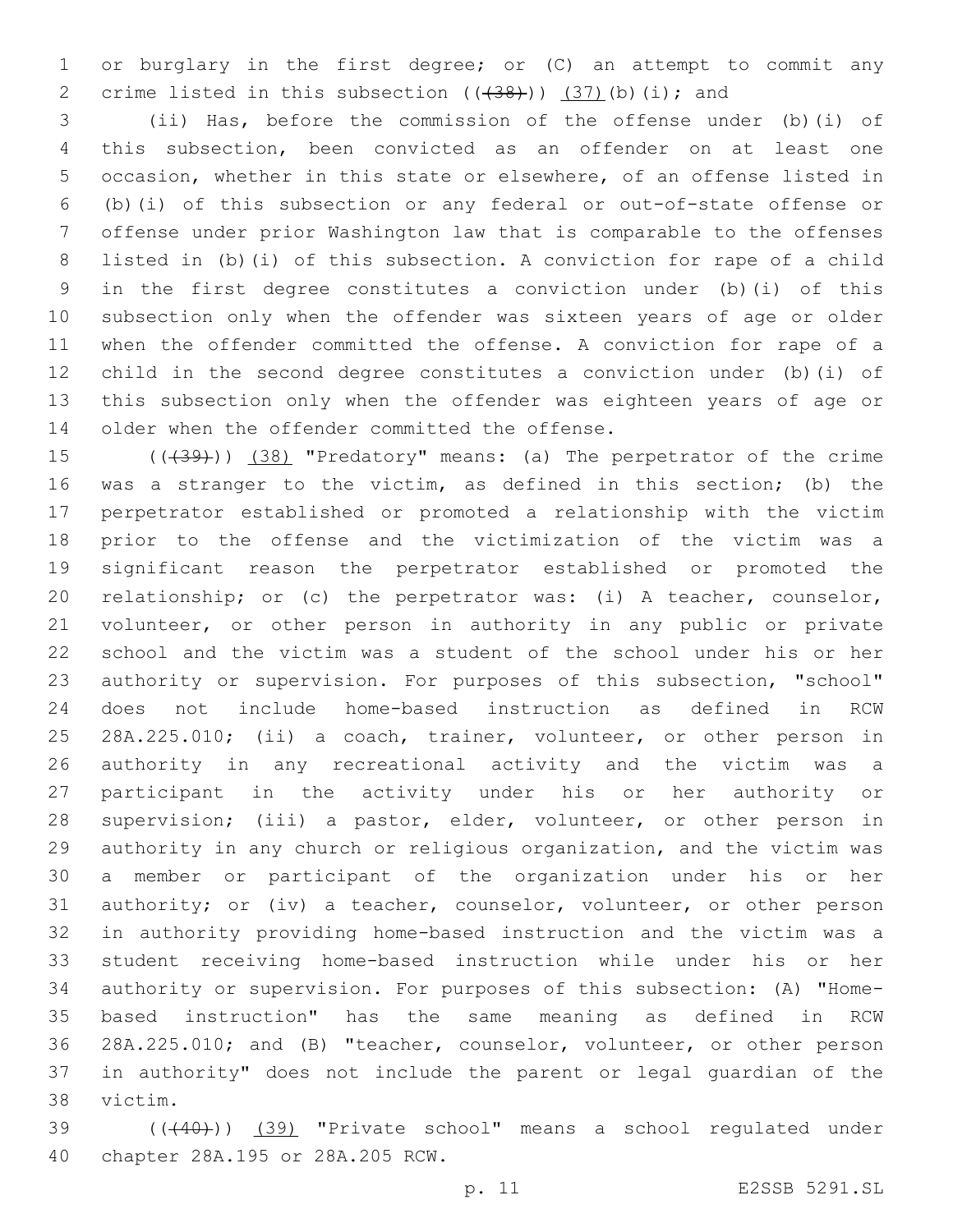1 ((+41))) (40) "Public school" has the same meaning as in RCW 2 28A.150.010.

3 ((+42))) (41) "Recidivist offense" means a felony offense where a 4 prior conviction of the same offense or other specified offense is an 5 element of the crime including, but not limited to:

6 (a) Assault in the fourth degree where domestic violence is 7 pleaded and proven, RCW 9A.36.041(3);

8 (b) Cyberstalking, RCW 9.61.260(3)(a);

9 (c) Harassment, RCW 9A.46.020(2)(b)(i);

10 (d) Indecent exposure, RCW 9A.88.010(2)(c);

11 (e) Stalking, RCW 9A.46.110(5)(b) (i) and (iii);

12 (f) Telephone harassment, RCW 9.61.230(2)(a); and

13 (g) Violation of a no-contact or protection order, RCW 14 26.50.110(5).

15 (( $(43)$ )) (42) "Repetitive domestic violence offense" means any:

16 (a)(i) Domestic violence assault that is not a felony offense 17 under RCW 9A.36.041;

18 (ii) Domestic violence violation of a no-contact order under 19 chapter 10.99 RCW that is not a felony offense;

20 (iii) Domestic violence violation of a protection order under 21 chapter 26.09, 26.10, 26.26A, 26.26B, or 26.50 RCW that is not a 22 felony offense;

23 (iv) Domestic violence harassment offense under RCW 9A.46.020 24 that is not a felony offense; or

25 (v) Domestic violence stalking offense under RCW 9A.46.110 that 26 is not a felony offense; or

 (b) Any federal, out-of-state, tribal court, military, county, or municipal conviction for an offense that under the laws of this state would be classified as a repetitive domestic violence offense under 30 (a) of this subsection.

31 ((+44))) (43) "Restitution" means a specific sum of money ordered 32 by the sentencing court to be paid by the offender to the court over 33 a specified period of time as payment of damages. The sum may include 34 both public and private costs.

35 (((445))) (44) "Risk assessment" means the application of the risk instrument recommended to the department by the Washington state institute for public policy as having the highest degree of predictive accuracy for assessing an offender's risk of reoffense.

39 (((446))) (45) "Serious traffic offense" means: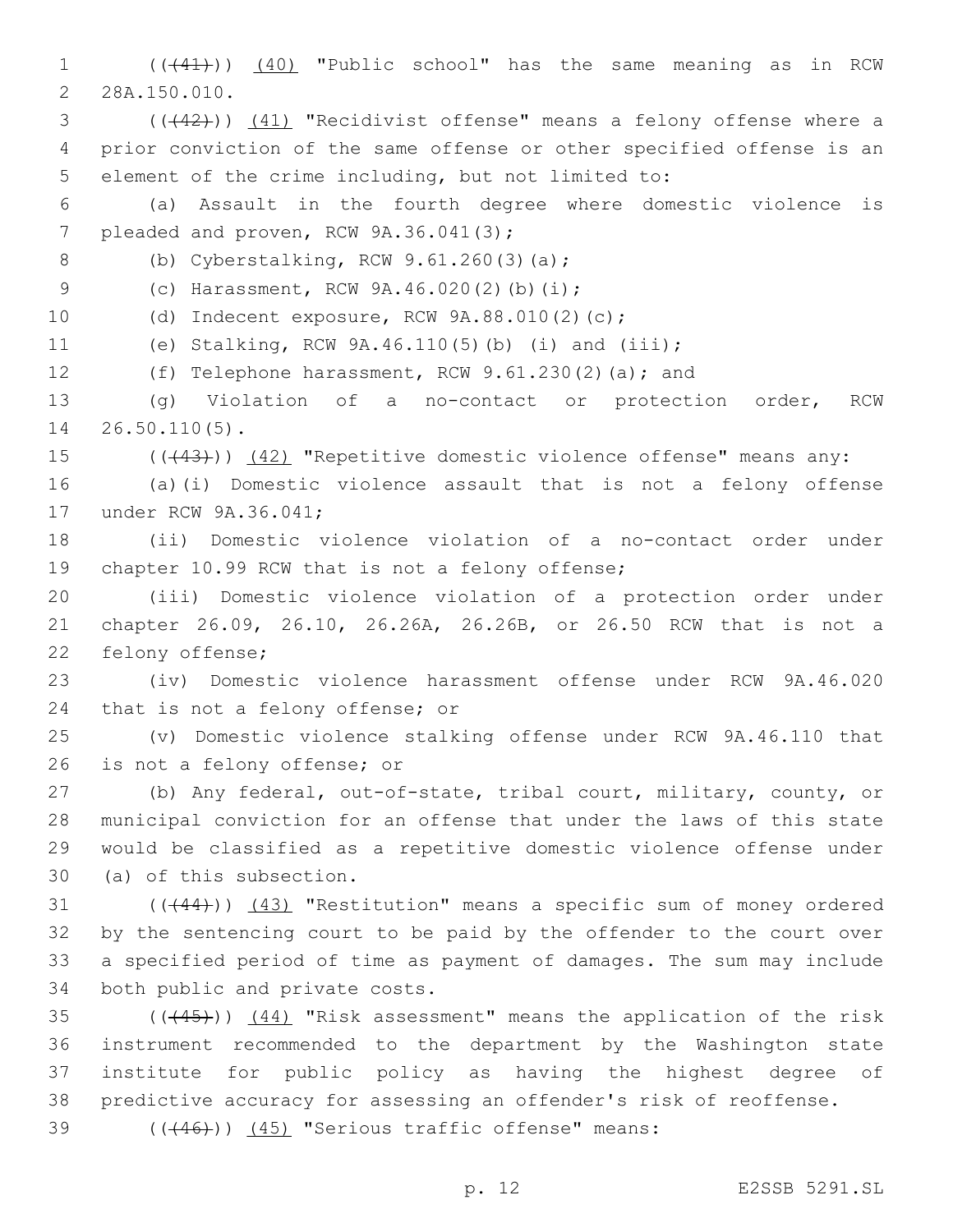(a) Nonfelony driving while under the influence of intoxicating liquor or any drug (RCW 46.61.502), nonfelony actual physical control while under the influence of intoxicating liquor or any drug (RCW 46.61.504), reckless driving (RCW 46.61.500), or hit-and-run an attended vehicle (RCW 46.52.020(5)); or5

6 (b) Any federal, out-of-state, county, or municipal conviction 7 for an offense that under the laws of this state would be classified 8 as a serious traffic offense under (a) of this subsection.

9 (( $(47)$ )) (46) "Serious violent offense" is a subcategory of 10 violent offense and means:

- 11 (a)(i) Murder in the first degree;
- 12 (ii) Homicide by abuse;
- 13 (iii) Murder in the second degree;

14 (iv) Manslaughter in the first degree;

15 (v) Assault in the first degree;

16 (vi) Kidnapping in the first degree;

17 (vii) Rape in the first degree;

18 (viii) Assault of a child in the first degree; or

19 (ix) An attempt, criminal solicitation, or criminal conspiracy to 20 commit one of these felonies; or

21 (b) Any federal or out-of-state conviction for an offense that 22 under the laws of this state would be a felony classified as a 23 serious violent offense under (a) of this subsection.

# 24 (((48))) (47) "Sex offense" means:

25 (a)(i) A felony that is a violation of chapter 9A.44 RCW other 26 than RCW 9A.44.132;

27 (ii) A violation of RCW 9A.64.020;

28 (iii) A felony that is a violation of chapter 9.68A RCW other 29 than RCW 9.68A.080;

30 (iv) A felony that is, under chapter 9A.28 RCW, a criminal 31 attempt, criminal solicitation, or criminal conspiracy to commit such 32 crimes; or

 (v) A felony violation of RCW 9A.44.132(1) (failure to register as a sex offender) if the person has been convicted of violating RCW 9A.44.132(1) (failure to register as a sex offender) or 9A.44.130 prior to June 10, 2010, on at least one prior occasion;

37 (b) Any conviction for a felony offense in effect at any time 38 prior to July 1, 1976, that is comparable to a felony classified as a 39 sex offense in (a) of this subsection;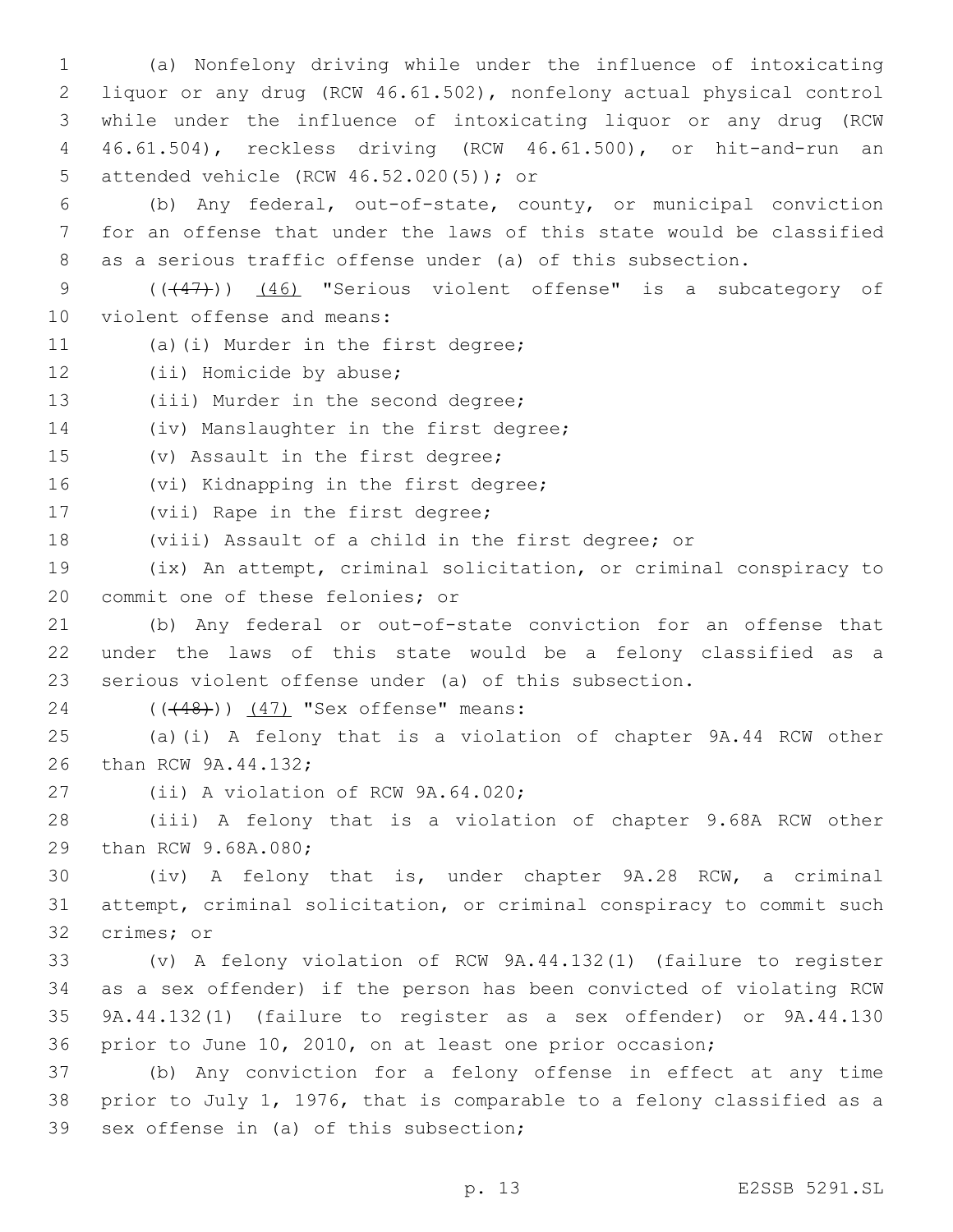1 (c) A felony with a finding of sexual motivation under RCW 9.94A.835 or 13.40.135; or2

3 (d) Any federal or out-of-state conviction for an offense that 4 under the laws of this state would be a felony classified as a sex 5 offense under (a) of this subsection.

6 (((49))) (48) "Sexual motivation" means that one of the purposes 7 for which the defendant committed the crime was for the purpose of 8 his or her sexual gratification.

9 (( $(450)$ ) (49) "Standard sentence range" means the sentencing 10 court's discretionary range in imposing a nonappealable sentence.

11 (((451)) (50) "Statutory maximum sentence" means the maximum 12 length of time for which an offender may be confined as punishment 13 for a crime as prescribed in chapter 9A.20 RCW, RCW 9.92.010, the 14 statute defining the crime, or other statute defining the maximum 15 penalty for a crime.

16 (((452))) (51) "Stranger" means that the victim did not know the 17 offender twenty-four hours before the offense.

18 (( $(453)$ )) (52) "Total confinement" means confinement inside the physical boundaries of a facility or institution operated or utilized under contract by the state or any other unit of government for twenty-four hours a day, or pursuant to RCW 72.64.050 and 72.64.060.

22 (((54))) (53) "Transition training" means written and verbal instructions and assistance provided by the department to the offender during the two weeks prior to the offender's successful completion of the work ethic camp program. The transition training shall include instructions in the offender's requirements and obligations during the offender's period of community custody.

28 (((455))) (54) "Victim" means any person who has sustained 29 emotional, psychological, physical, or financial injury to person or 30 property as a direct result of the crime charged.

 $( (456) )$   $(55)$  "Violent offense" means:

32 (a) Any of the following felonies:

33 (i) Any felony defined under any law as a class A felony or an 34 attempt to commit a class A felony;

35 (ii) Criminal solicitation of or criminal conspiracy to commit a 36 class A felony;

37 (iii) Manslaughter in the first degree;

38 (iv) Manslaughter in the second degree;

39 (v) Indecent liberties if committed by forcible compulsion;

40 (vi) Kidnapping in the second degree;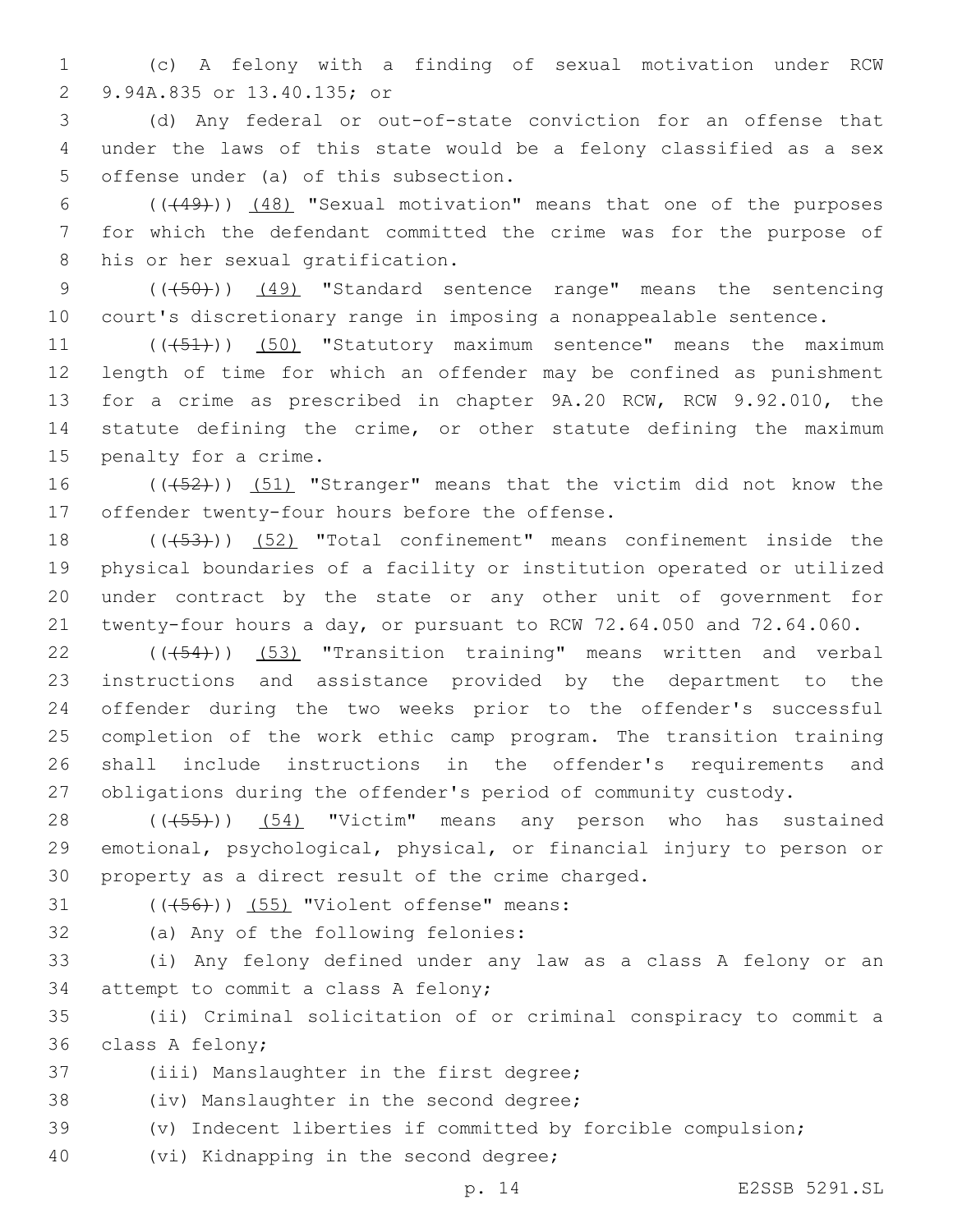1 (vii) Arson in the second degree;

2 (viii) Assault in the second degree;

(ix) Assault of a child in the second degree;3

(x) Extortion in the first degree;4

5 (xi) Robbery in the second degree;

(xii) Drive-by shooting;6

 (xiii) Vehicular assault, when caused by the operation or driving of a vehicle by a person while under the influence of intoxicating liquor or any drug or by the operation or driving of a vehicle in a 10 reckless manner; and

 (xiv) Vehicular homicide, when proximately caused by the driving of any vehicle by any person while under the influence of intoxicating liquor or any drug as defined by RCW 46.61.502, or by 14 the operation of any vehicle in a reckless manner;

15 (b) Any conviction for a felony offense in effect at any time 16 prior to July 1, 1976, that is comparable to a felony classified as a 17 violent offense in (a) of this subsection; and

18 (c) Any federal or out-of-state conviction for an offense that 19 under the laws of this state would be a felony classified as a 20 violent offense under (a) or (b) of this subsection.

 $(1 - 21$  ( $(\overline{57})$ ) (56) "Work crew" means a program of partial confinement 22 consisting of civic improvement tasks for the benefit of the 23 community that complies with RCW 9.94A.725.

24 (( $(458)$ )) (57) "Work ethic camp" means an alternative incarceration program as provided in RCW 9.94A.690 designed to reduce recidivism and lower the cost of corrections by requiring offenders to complete a comprehensive array of real-world job and vocational experiences, character-building work ethics training, life management skills development, substance abuse rehabilitation, counseling, 30 literacy training, and basic adult education.

31 (( $(\overline{59})$ ) (58) "Work release" means a program of partial 32 confinement available to offenders who are employed or engaged as a 33 student in a regular course of study at school.

34 **Sec. 2.** RCW 9.94A.655 and 2018 c 58 s 45 are each amended to read as follows:35

36 (1) An offender is eligible for the parenting sentencing 37 alternative if:

38 (a) The high end of the standard sentence range for the current 39 offense is greater than one year;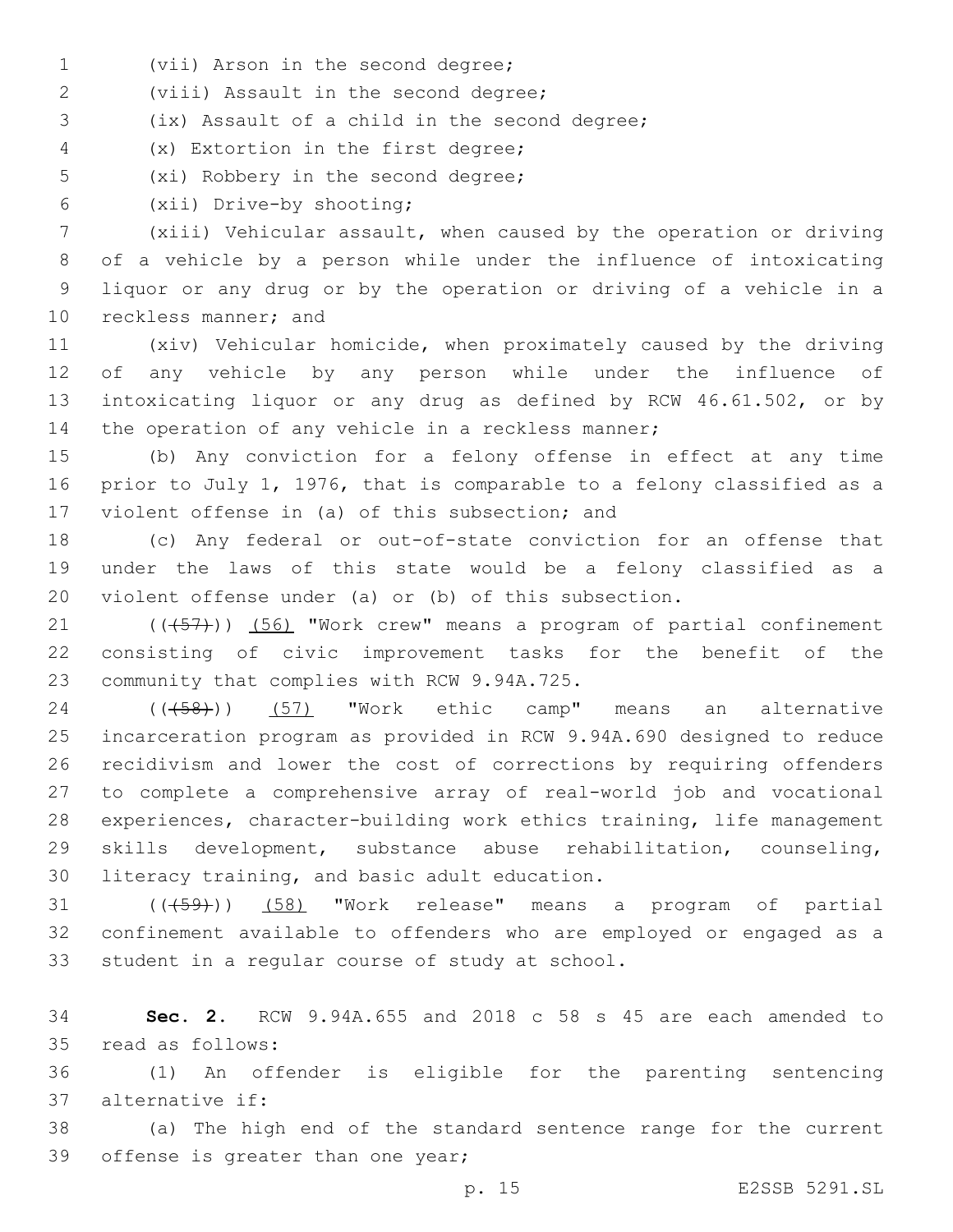1 (b) The offender has no prior or current conviction for  $((a))$ : A 2 felony ((that is a)) sex offense  $((\theta \cdot \hat{r}))$ ; a serious violent offense; 3 or a felony offense where the offender was armed with a firearm or 4 deadly weapon in the commission of the offense;

 (c) The offender has ((not been found by the United States attorney general to be subject to a deportation detainer or order and does not become subject to a deportation order during the period of 8 the sentence)) no current conviction for a violent offense;

9 (d) The offender signs any release of information waivers 10 required to allow information regarding current or prior child 11 welfare cases to be shared with the department and the court; and

12 (e) The offender ((has physical custody of his or her minor child 13 or is a legal guardian or custodian with physical custody of a child 14 under the age of eighteen at the time of the current offense)) is:

15 (i) A parent with physical custody of a minor child;

16 (ii) An expectant parent;

17 (iii) A legal guardian of a minor child; or

18 (iv) A biological parent, adoptive parent, custodian, or 19 stepparent with a proven, established, ongoing, and substantial 20 relationship with a minor child that existed at the time of the 21 offense.

 (2) Prior juvenile adjudications are not considered offenses when 23 considering eligibility under this section, except for any sex offense, serious violent offense, or felony offense where the offender was armed with a firearm or deadly weapon in the commission of the offense.

27 (3) To assist the court in making its determination, the court 28 may order the department to complete ((either)) a risk assessment 29 report, including a family impact statement, or a chemical dependency 30 screening report as provided in RCW 9.94A.500((, or both reports)) 31 prior to sentencing.

 $(1)(3)$  ( $(4)(4)$ ) If the court is considering this alternative, the court shall request that the department contact the department of children, youth, and families to determine if the agency has an open child welfare case or prior substantiated referral of abuse or neglect involving the offender or if the agency is aware of any substantiated case of abuse or neglect with a tribal child welfare 38 agency involving the offender.

39 (a) If the offender has an open child welfare case or child abuse 40 or neglect investigation, the department will provide the release of

p. 16 E2SSB 5291.SL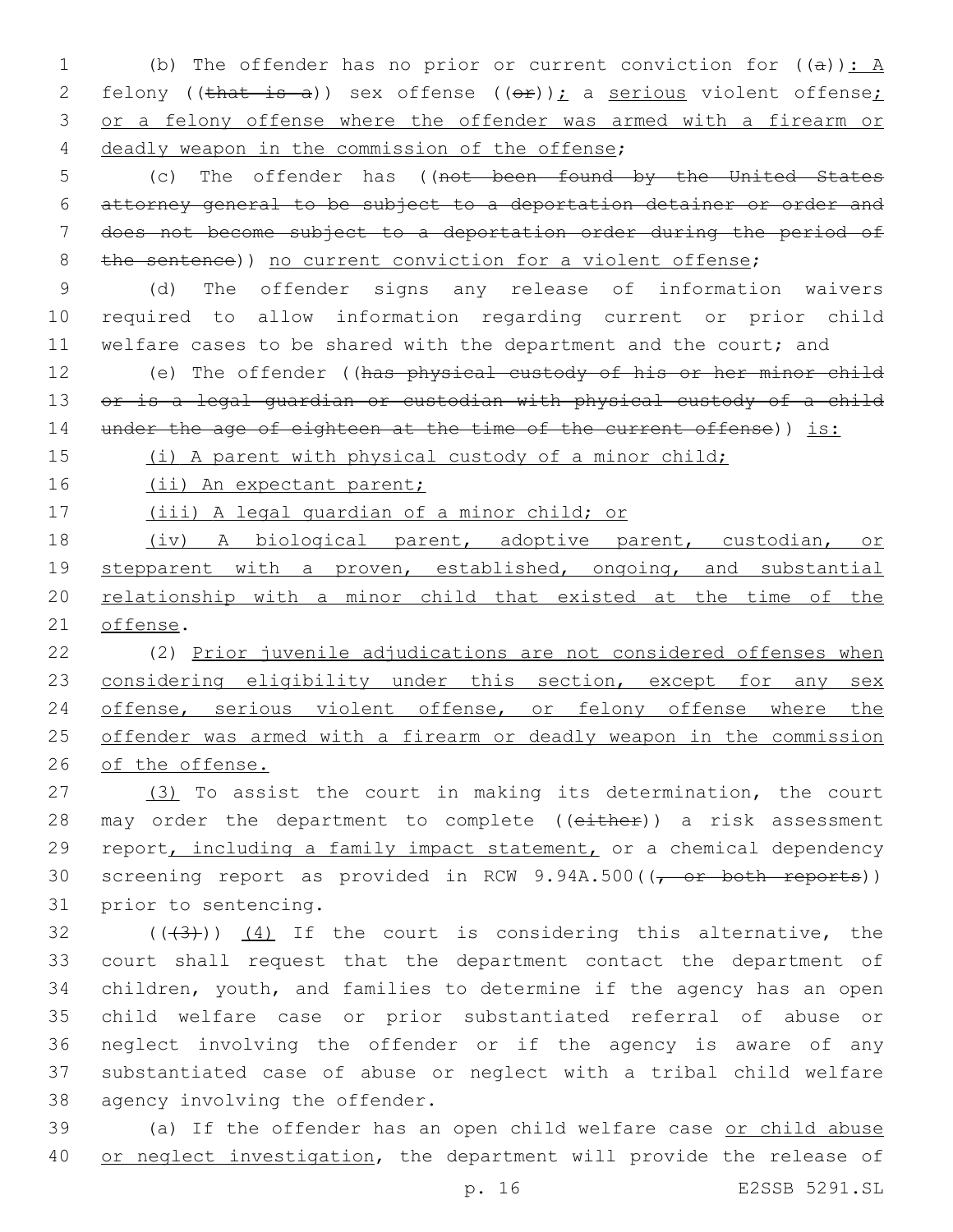information waiver and request that the department of children, youth, and families or the tribal child welfare agency provide a report to the court. The department of children, youth, and families 4 shall (( $\beta$ rovide a report)), within seven business days of the request: Provide a copy of the most recent court order entered in proceedings under chapter 13.34 or 13.36 RCW pertaining to the offender, and provide a report regarding whether the offender has been cooperative with services ordered by the court in those 9 proceedings; or, if there is no court order or there has not been 10 court involvement, provide a report that includes, at the minimum, 11 the following:

12 (i) Legal status of the child welfare case or child protective 13 services response;

14 (ii) Length of time the department of children, youth, and 15 families has ((been involved with)) had an open child welfare case or 16 child protective services response involving the offender; and

17 (iii) ((Legal status of the case and permanent plan;

18  $(i\vec{v})$ ) Any special needs of the child( $(i\vec{r})$ 

19 (v) Whether or not the offender has been cooperative with 20 services ordered by a juvenile court under a child welfare case; and 21  $(v_i)$  If the offender)  $\cdot$ 

22 (b) The department shall report to the court if the offender has 23 been convicted of a crime against a child.

 (( $\left(\frac{1}{2}\right)$ ) (c) If a report is required from a tribal child welfare agency, the department shall attempt to obtain information that is similar to what is required for the report provided by the department of children, youth, and families in a timely manner.

 $((+e))$   $(d)$  If the offender does not have an open child welfare case with the department of children, youth, and families or with a tribal child welfare agency but has prior involvement, the department will obtain information from the department of children, youth, and families on the number and type of past substantiated referrals of abuse or neglect and report that information to the court. If the department of children, youth, and families has never had any substantiated referrals or an open case with the offender, the 36 department will inform the court.

37 (((44))) (e) The existence of a prior substantiated referral of 38 child abuse or neglect or of an open child welfare case does not, 39 alone, disqualify the parent from applying or participating in this 40 alternative. The court shall consider whether the child-parent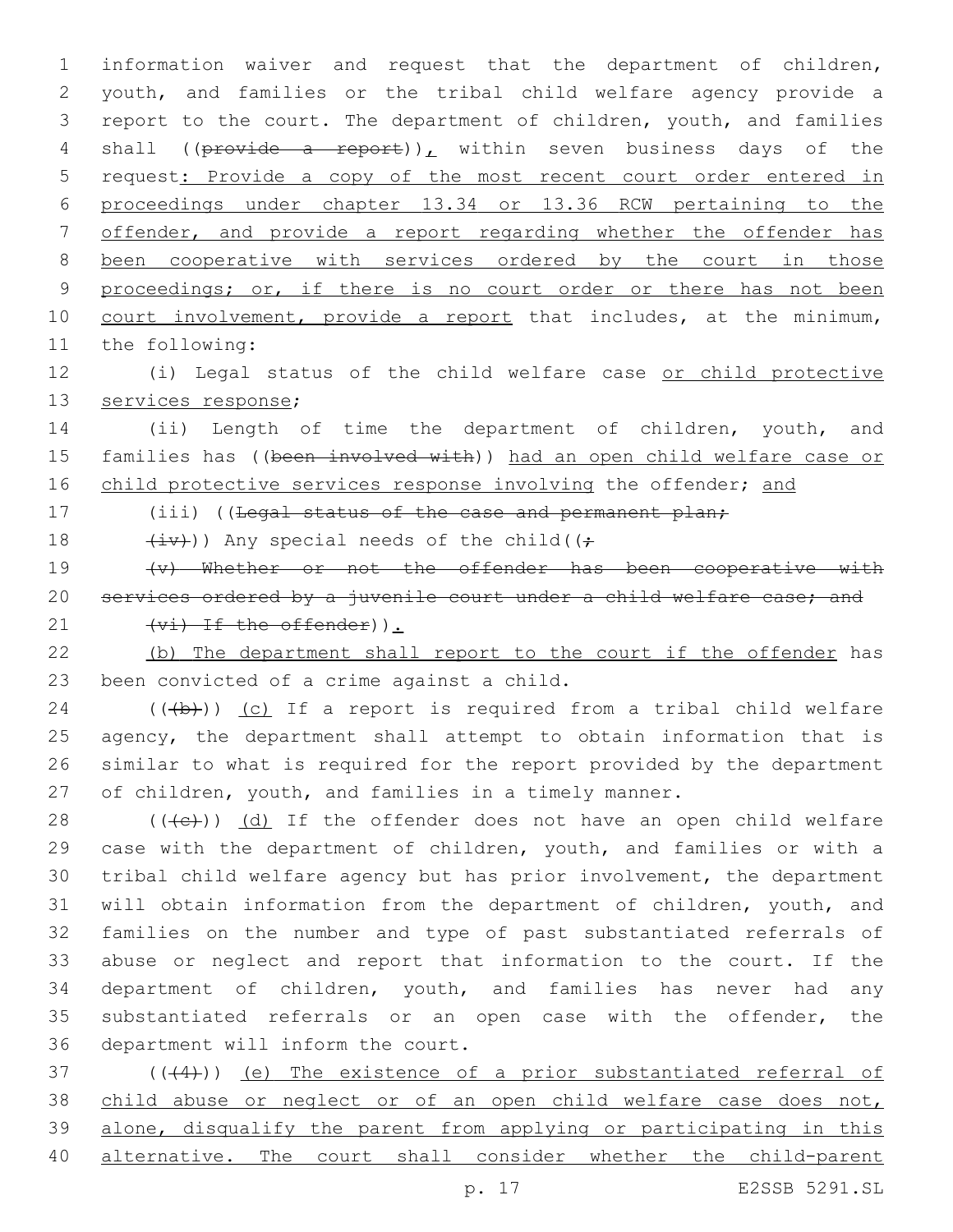1 relationship can be readily maintained during parental incarceration, 2 and whether, due to the existence of an open child welfare case, 3 parental incarceration exacerbates the likelihood of termination of 4 the child-parent relationship.

 (5) If the sentencing court determines that the offender is eligible for a sentencing alternative under this section and that the sentencing alternative is appropriate and should be imposed, the court shall waive imposition of a sentence within the standard sentence range and impose a sentence consisting of twelve months of community custody. The court shall consider the offender's criminal 11 history when determining if the alternative is appropriate. The court shall also give great weight to the minor child's best interest.

13  $((+5+))$  (6) When a court imposes a sentence of community custody 14 under this section:

15 (a) The court may impose conditions as provided in RCW 9.94A.703 16 and may impose other affirmative conditions as the court considers 17 appropriate.

18 (b) The department may impose conditions as authorized in RCW 19 9.94A.704 that may include, but are not limited to:

20 (i) Parenting classes;

21 (ii) Chemical dependency treatment;

22 (iii) Mental health treatment:

23 (iv) Vocational training;

24 (v) ((Offender change)) Change programs;

25 (vi) Life skills classes.

26 (c) The department shall report to the court if the offender 27 commits any violations of his or her sentence conditions.

 $((+6))$   $(7)$  The department shall provide the court with quarterly progress reports regarding the offender's progress in required programming, treatment, and other supervision conditions. When an offender has an open child welfare case, the department will seek to 32 coordinate services with the department of children, youth, and 33 families.

 $(1, 7)$  (( $(1, 7)$ )) (8)(a) The court may bring any offender sentenced under 35 this section back into court at any time during the period of 36 community custody on its own initiative to evaluate the offender's 37 progress in treatment, or to determine if any violations of the 38 conditions of the sentence have occurred.

39 (b) At the commencement of such a hearing, the court shall advise 40 the offender sentenced under this section of the offender's right to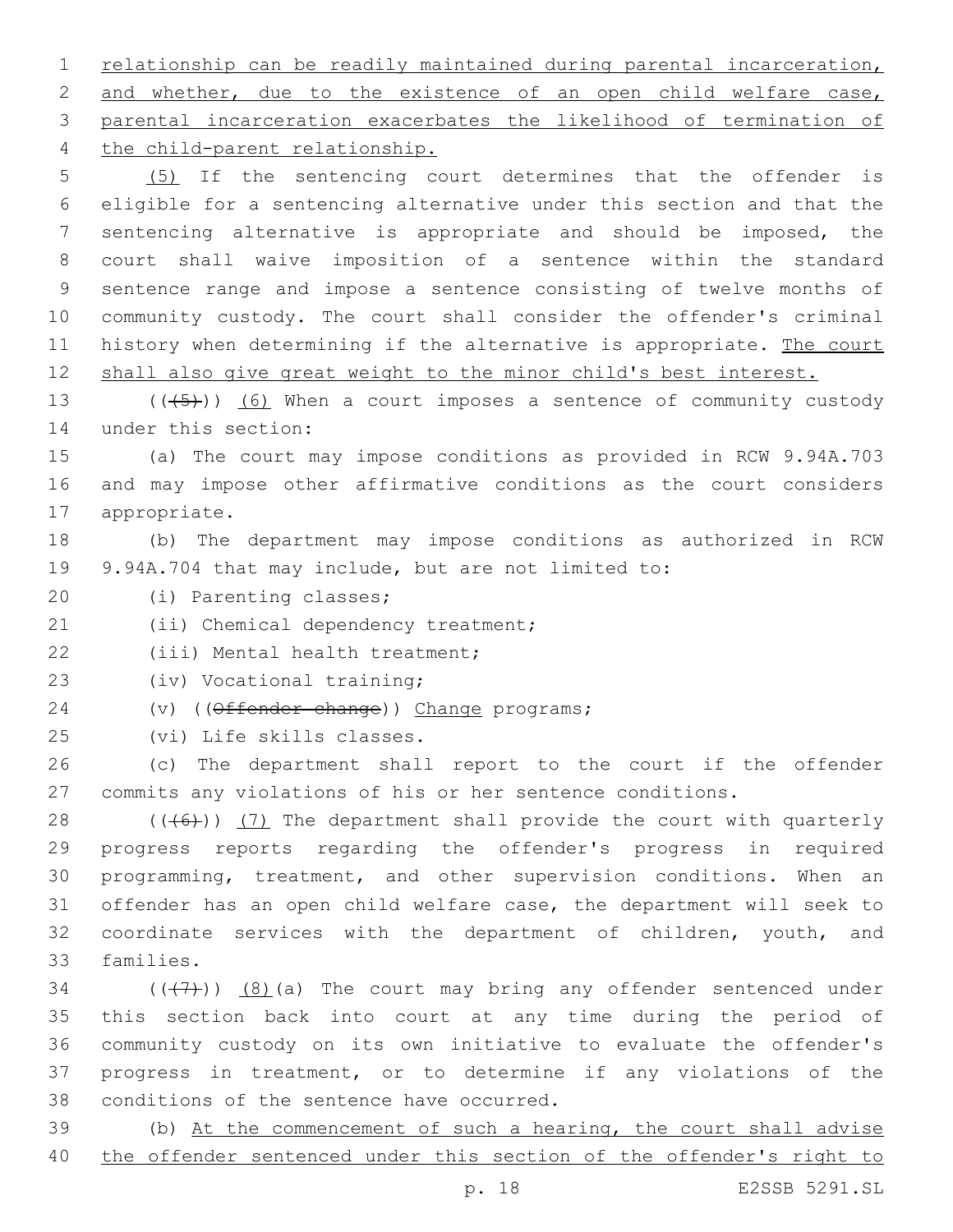assistance of counsel and appoint counsel if the offender is 2 indigent.

3 (c) If the offender is brought back to court, the court may modify the conditions of community custody or impose sanctions under (( $\left(\overline{+e}\right)$ ) (d) of this subsection, including extending the length of participation in the alternative program by no more than six months.

7 (((+e))) (d) The court may order the offender to serve a term of total confinement within the standard range of the offender's current offense at any time during the period of community custody, if the offender violates the conditions or requirements of the sentence or if the offender is failing to make satisfactory progress in 12 treatment.

13 (((d))) (e) An offender ordered to serve a term of total 14 confinement under  $((+e))$  (d) of this subsection shall receive credit for any time previously served in confinement under this section.

 (f) An offender sentenced under this section is subject to all rules relating to earned release time with respect to any period served in total confinement.

 (9) The state and its agencies, officers, agents, or employees are not liable for the acts of offenders participating in the 21 sentencing alternative under this section unless the state or its agencies, officers, agents, or employees act with willful disregard of a known risk of immediate harm.

(10) For the purposes of this section:

 (a) "Expectant parent" means a pregnant or other parent awaiting 26 the birth of his or her child, or an adoptive parent or person in the process of a final adoption.

(b) "Minor child" means a child under the age of eighteen.

 **Sec. 3.** RCW 9.94A.6551 and 2018 c 58 s 47 are each amended to read as follows:30

31 For an offender((s)) not sentenced under RCW 9.94A.655, but otherwise eligible under this section, no more than the final twelve months of the offender's term of confinement may be served in partial confinement as home detention as part of the parenting program 35 developed by the department.

 (1) The secretary may transfer an offender from a correctional facility to home detention in the community if it is determined that the parenting program is an appropriate placement and when all of the 39 following conditions exist: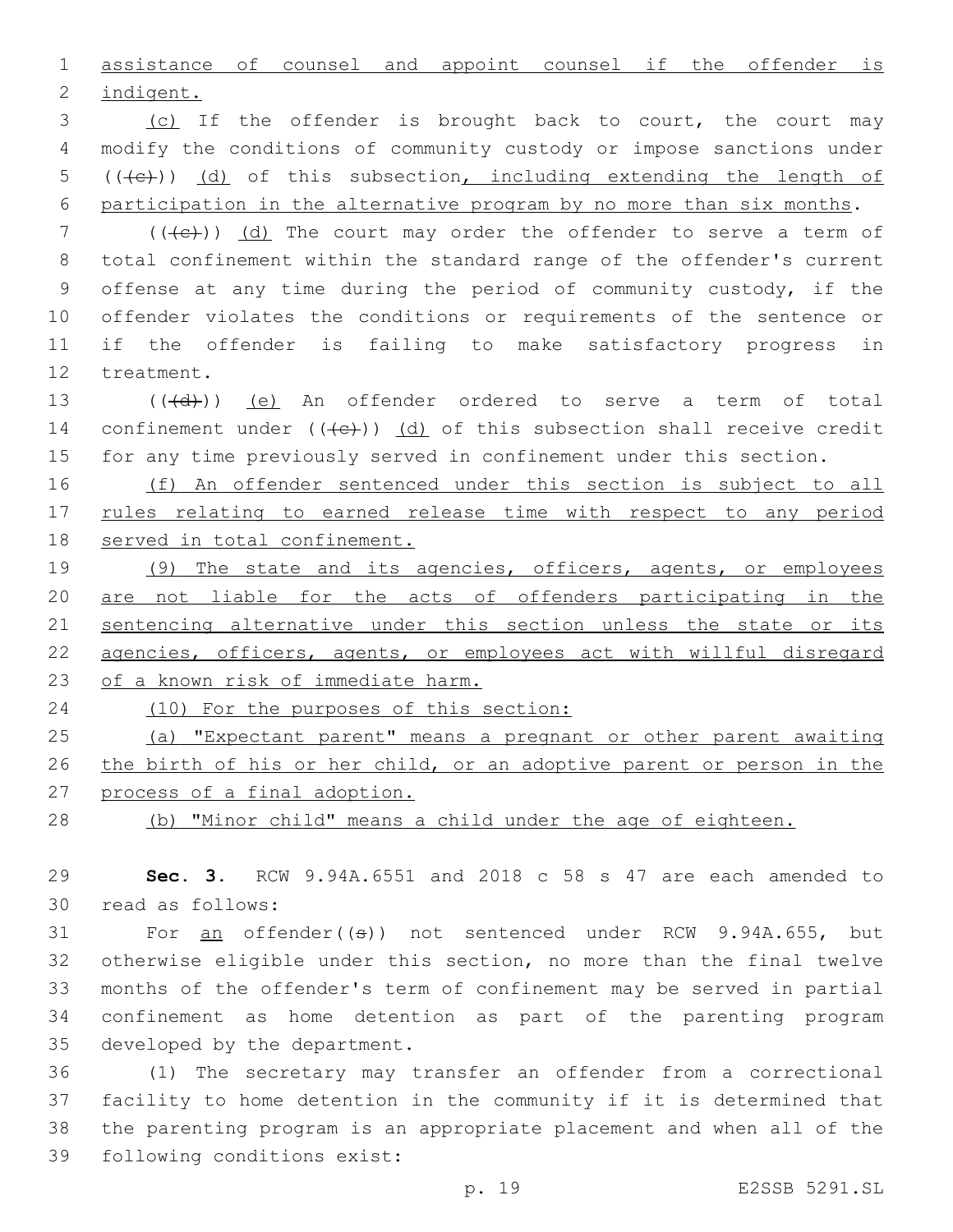1 (a) The offender is serving a sentence in which the high end of 2 the range is greater than one year;

3 (b) The offender has no current conviction for a felony that is 4 classified as a sex offense or a serious violent offense;

 (c) The offender has ((not been found by the United States attorney general to be subject to a deportation detainer or order and does not become subject to a deportation order during the period of 8 the sentence)) no current conviction for a violent offense, or where the offender has a current conviction for a violent offense, he or 10 she has not been determined to be a high risk to reoffend;

11 (d) The offender signs any release of information waivers 12 required to allow information regarding current or prior child 13 welfare cases to be shared with the department and the court;

14 (e) The offender is:

15 (i) ((Has physical or legal custody of a minor child;

16 (ii) Has a proven, established, ongoing, and substantial 17 relationship with his or her minor child that existed prior to the 18 commission of the current offense; or

19 (iii) Is a legal guardian of a child that was under the age of 20 eighteen at the time of the current offense)) A parent with 21 guardianship or legal custody of a minor child;

22 (ii) An expectant parent; or

23 (iii) A biological parent, adoptive parent, custodian, or 24 stepparent with a proven, established, ongoing, and substantial 25 relationship with a minor child that existed at the time of the 26 offense; and

27 (f) The department determines that ((such a placement)) the 28 offender's participation in the parenting program is in the best 29 interests of the child. Nothing in this section provides the 30 department with authority to determine placement of a minor child.

31 (2) Except for sex offenses and serious violent offenses, prior 32 juvenile adjudications are not considered offenses when considering 33 eligibility for the parenting program developed by the department.

 (3) When the department is considering partial confinement as part of the parenting program for an offender, the department shall inquire of the individual and the department of children, youth, and families whether the agency has an open child welfare case or prior substantiated referral for abuse or neglect involving the offender.

39 (4) If the department of children, youth, and families or a 40 tribal jurisdiction has an open child welfare case, the department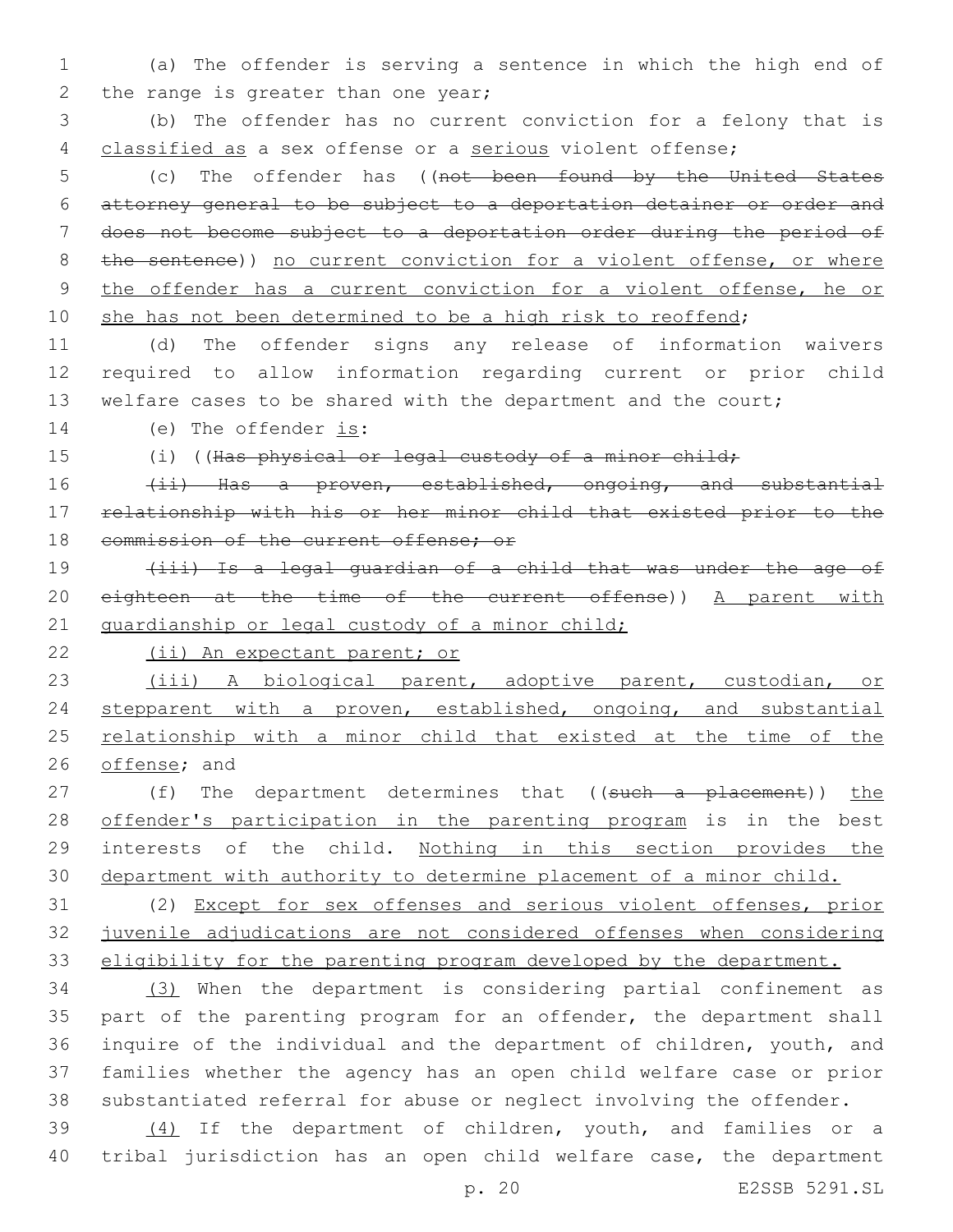will seek input from the department of children, youth, and families or the involved tribal jurisdiction as to: (a) The status of the child welfare case; and (b) recommendations regarding placement of 4 the offender ((and services required of the department and the court governing)), services agreed to by the offender working voluntarily with the department, or services ordered by the court within the ((individual's)) offender's child welfare case. The department and its officers, agents, and employees are not liable for the acts of offenders participating in the parenting program unless the department or its officers, agents, and employees acted with willful 11 and wanton disregard.

12  $((+3+))$   $(5)$  All offenders placed on home detention as part of the parenting program shall provide an approved residence and living 14 arrangement prior to transfer to home detention.

15  $((+4))$   $(6)$  While in the community on home detention as part of 16 the parenting program, the department shall:

 (a) Require the offender to be placed on electronic home 18 monitoring;

 (b) Require the offender to participate in programming and treatment that the department determines is needed after 21 consideration of the offender's stated needs;

 (c) Assign a community corrections officer who will monitor the offender's compliance with conditions of partial confinement and 24 programming requirements; and

 (d) If the offender has an open child welfare case with the department of children, youth, and families, collaborate and communicate with the identified social worker in the provision of 28 services.

 $((\overline{5})$  ( $(7)$  The department has the authority to return any offender serving partial confinement in the parenting program to total confinement if the offender is not complying with sentence 32 requirements.

- 
- (8) For the purposes of this section:

 (a) "Expectant parent" means a pregnant or other parent awaiting the birth of his or her child, or an adoptive parent or person in the process of a final adoption.

(b) "Minor child" means a child under the age of eighteen.

Passed by the Senate March 10, 2020. Passed by the House March 3, 2020. Approved by the Governor March 25, 2020.